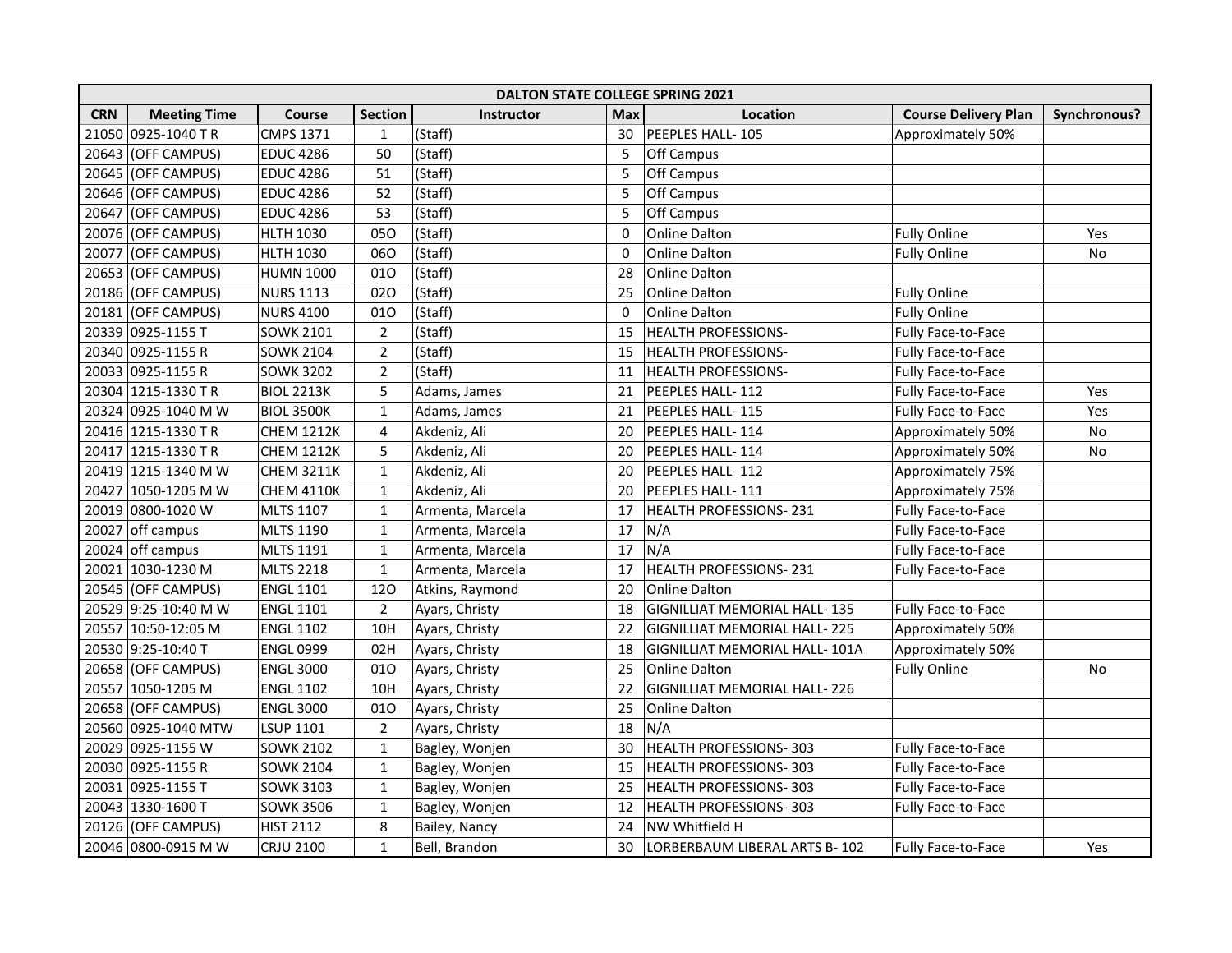| 20053 0800-0915 TR   |                     | <b>CRJU 3501</b>  | $\mathbf{1}$   | Bell, Brandon       | 30 | LORBERBAUM LIBERAL ARTS B- 102      | Fully Face-to-Face        | Yes       |
|----------------------|---------------------|-------------------|----------------|---------------------|----|-------------------------------------|---------------------------|-----------|
| 20178 (OFF CAMPUS)   |                     | <b>NURS 3000</b>  | 010            | Bennett, Karren     | 25 | Online Dalton                       | <b>Fully Online</b>       |           |
| 20490 1215-1330 TR   |                     | <b>MATH 1401</b>  | 4              | Berry, Kileen       | 28 | SEQUOYA HALL-142                    | Approximately 25%         | No        |
| 20492   1340-1455 TR |                     | <b>MATH 1401</b>  | 5              | Berry, Kileen       | 28 | SEQUOYA HALL-142                    | Approximately 25%         | No        |
| 20601 0925-1040 TR   |                     | <b>MSUP 0999</b>  | $\mathbf{1}$   | Berry, Kileen       | 30 | N/A                                 | Approximately 25%         | No        |
| 20344 0800-0915 M    |                     | <b>FREN 2002</b>  | 01H            | Blackbourn, Forrest | 24 | LORBERBAUM LIBERAL ARTS B-315       | Fully Face-to-Face        |           |
| 20360 (OFF CAMPUS)   |                     | SPAN 1001         | 010            | Blackbourn, Forrest | 24 | <b>Online Dalton</b>                | <b>Fully Online</b>       | No        |
| 20361 (OFF CAMPUS)   |                     | <b>SPAN 1002</b>  | 010            | Blackbourn, Forrest | 24 | <b>Online Dalton</b>                | <b>Fully Online</b>       | <b>NO</b> |
|                      | 20370 1215-1330 M W | ASTR 1010         | $\mathbf{1}$   | Blair, Samantha     | 24 | <b>SEQUOYA HALL-135</b>             | Approximately 50%         | No        |
| 20523 1645-1835 M    |                     | <b>ASTR 1010L</b> | 30             | Blair, Samantha     | 30 | SEQUOYA HALL-114                    | Fully Face-to-Face        |           |
|                      | 20524 1050-1205 M W | <b>ASTR 1020</b>  | $\mathbf{1}$   | Blair, Samantha     | 24 | <b>GIGNILLIAT MEMORIAL HALL-103</b> | Approximately 50%         | No        |
|                      | 20525 1505-1620 M W | <b>ASTR 1020</b>  | $\overline{2}$ | Blair, Samantha     | 24 | SEQUOYA HALL-135                    | Approximately 50%         | No        |
| 20526   1645-1835 W  |                     | <b>ASTR 1020L</b> | 30             | Blair, Samantha     | 30 | SEQUOYA HALL-114                    | Fully Face-to-Face        |           |
| 20445 1215-1330 TR   |                     | <b>PHYS 1112K</b> | $\mathbf{1}$   | Blair, Samantha     | 24 | SEQUOYA HALL- 136                   | Approximately 50%         | No        |
| 20168 1810-1925 M W  |                     | <b>COMM 1110</b>  | 31             | Blankson, Herbert   | 24 | LORBERBAUM LIBERAL ARTS B-111       |                           |           |
|                      | 20166 1645-1800 M W | <b>COMM 3900</b>  | 30             | Blankson, Herbert   | 24 | LORBERBAUM LIBERAL ARTS B- 111      |                           |           |
| 20179 (OFF CAMPUS)   |                     | <b>NURS 3100</b>  | 010            | Bledsoe, Donna      | 25 | <b>Online Dalton</b>                | <b>Fully Online</b>       |           |
| 20180 (OFF CAMPUS)   |                     | <b>NURS 4000</b>  | 010            | Bledsoe, Donna      | 25 | <b>Online Dalton</b>                | <b>Fully Online</b>       |           |
| 20555 0925-1040 TR   |                     | <b>ENGL 1102</b>  | 8              | Boals, Jacqueline   | 22 | <b>GIGNILLIAT MEMORIAL HALL-103</b> | <b>Fully Face-to-Face</b> |           |
| 20573 1215-1330 TR   |                     | <b>ENGL 1102</b>  | 19             | Boals, Jacqueline   | 22 | LORBERBAUM LIBERAL ARTS B-201       | Fully Face-to-Face        |           |
| 20569 1215-1330 M    |                     | <b>ENGL 1102</b>  | 17H            | Boals, Jacqueline   | 22 | SEQUOYA HALL-227                    | Approximately 50%         |           |
|                      | 20627 0925-1040 M W | <b>ENGL 2201</b>  | $\mathbf{1}$   | Boals, Jacqueline   | 28 | LORBERBAUM LIBERAL ARTS B-312       | Fully Face-to-Face        |           |
| 20418 1810-1925 W    |                     | <b>CHEM 1212K</b> | 30H            | Brand, Sue          | 20 | PEEPLES HALL-114                    |                           |           |
|                      | 20502 1215-1330 M W | PSYC 1101         | 70             | Briganti, Alicia    | 18 | LORBERBAUM LIBERAL ARTS B-113       | Fully Face-to-Face        |           |
| 20610 (OFF CAMPUS)   |                     | <b>PSYC 2103</b>  | 010            | Briganti, Alicia    | 80 | <b>Online Dalton</b>                | <b>Fully Online</b>       | No        |
|                      | 20613 1050-1205 M W | <b>PSYC 3325</b>  | $\mathbf{1}$   | Briganti, Alicia    | 30 | LORBERBAUM LIBERAL ARTS B-113       | Approximately 50%         | Yes       |
| 20615 (OFF CAMPUS)   |                     | <b>PSYC 3720</b>  | 010            | Briganti, Alicia    | 30 | <b>Online Dalton</b>                | <b>Fully Online</b>       |           |
| 20407 0925-1040 M W  |                     | <b>CHEM 1151K</b> | $\mathbf{1}$   | Brosky, Rebecca     | 20 | PEEPLES HALL- 114                   | Approximately 50%         | Yes       |
| 20410 1050-1205 TR   |                     | <b>CHEM 1211K</b> | 3              | Brosky, Rebecca     | 20 | PEEPLES HALL-114                    | Approximately 50%         | Yes       |
| 20411 1050-1205 TR   |                     | <b>CHEM 1211K</b> | $\overline{4}$ | Brosky, Rebecca     | 20 | PEEPLES HALL-114                    | Approximately 50%         | Yes       |
|                      | 20422 0800-0915 M W | CHEM 3311K        | $\mathbf{1}$   | Brosky, Rebecca     | 11 | PEEPLES HALL-114                    | Approximately 50%         | Yes       |
| 20210 (OFF CAMPUS)   |                     | <b>BUSA 2201</b>  | 300            | Brown, David        | 35 | <b>Online Dalton</b>                | <b>Fully Online</b>       | No        |
| 20210 (OFF CAMPUS)   |                     | <b>BUSA 2201</b>  | 300            | Brown, David        | 35 | <b>Online Dalton</b>                | <b>Fully Online</b>       | No        |
|                      | 20649 1340-1455 M W | <b>ENGL 2121</b>  | $\mathbf{1}$   | Bruce, Cicero       | 28 | LORBERBAUM LIBERAL ARTS B-201       | Fully Face-to-Face        |           |
| 20630 (OFF CAMPUS)   |                     | <b>ENGL 2201</b>  | 040            | Bruce, Cicero       | 28 | <b>Online Dalton</b>                | <b>Fully Online</b>       |           |
|                      | 20669 1050-1205 M W | <b>ENGL 4150</b>  | $\mathbf{1}$   | Bruce, Cicero       | 25 | LORBERBAUM LIBERAL ARTS B-201       | Fully Face-to-Face        |           |
| 20441 1215-1405 T    |                     | <b>ISCI 2001</b>  | $\overline{2}$ | Bryant, Dianna      | 24 | SEQUOYA HALL-141                    | Approximately 75%         | <b>No</b> |
| 20337 0925-1040 TR   |                     | PHED 1110         | $\overline{2}$ | Burgner, Garrett    | 40 | <b>BANDY GYMNASIUM-</b>             | Fully Face-to-Face        |           |
| 20093 1215-1330 TR   |                     | PHED 1110         | 4              | Burgner, Garrett    | 40 | <b>BANDY GYMNASIUM-</b>             | Fully Face-to-Face        |           |
|                      |                     |                   |                |                     |    |                                     |                           |           |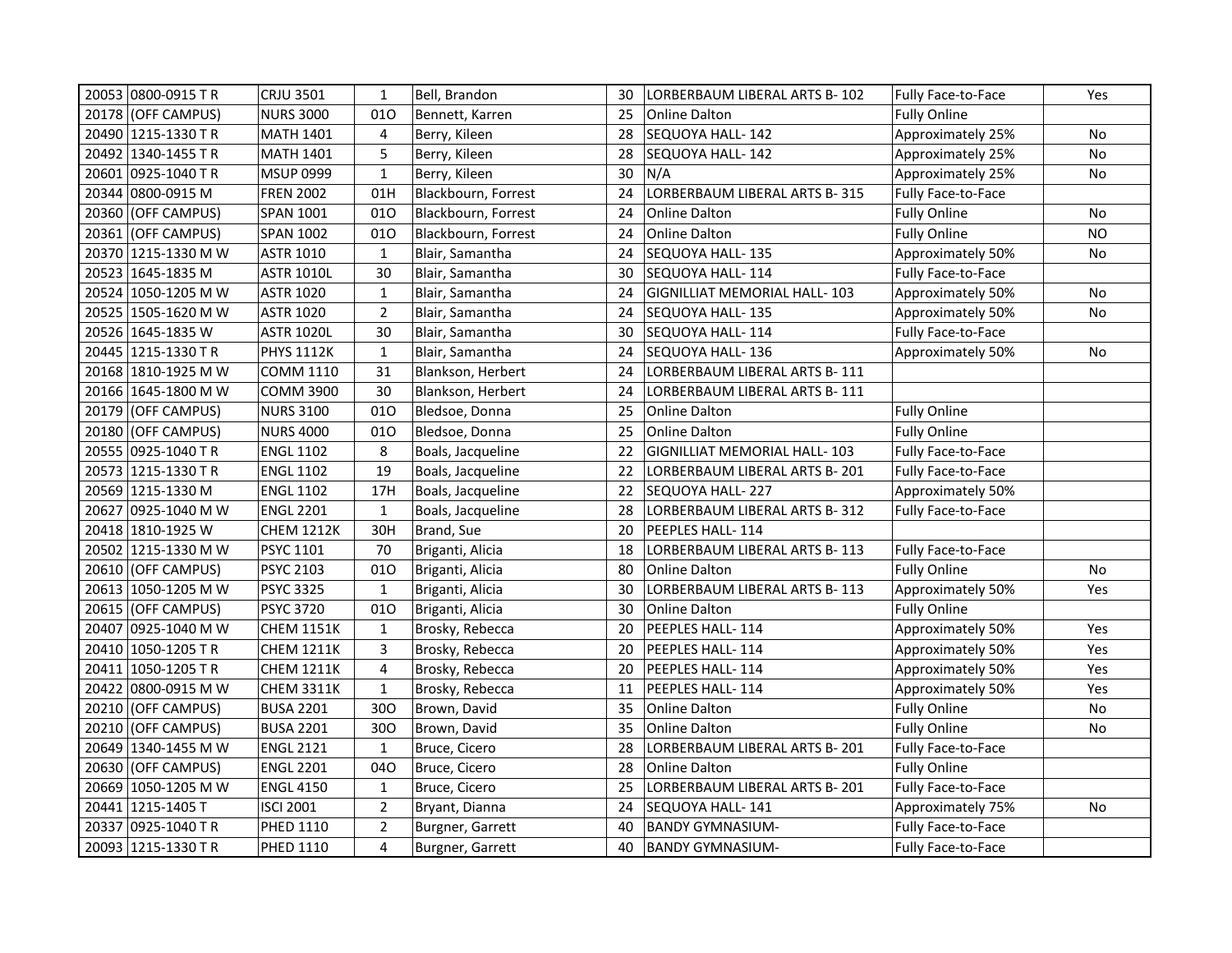| 20091 1340-1455 TR     | PHED 1110         | 3              | Burgner, Garrett   | 40           | <b>BANDY GYMNASIUM-</b>             | Fully Face-to-Face        |     |
|------------------------|-------------------|----------------|--------------------|--------------|-------------------------------------|---------------------------|-----|
| 20336 1340-1455 TR     | PHED 1110         | $\mathbf{1}$   | Burgner, Garrett   | 40           | <b>BANDY GYMNASIUM-</b>             | Fully Face-to-Face        |     |
| 20083 0925-1150 F      | PHED 1160         | $\mathbf{1}$   | Burgner, Garrett   | 24           | <b>BANDY GYMNASIUM-</b>             | Fully Face-to-Face        |     |
| 20084 0925-1150 F      | PHED 1160         | $\overline{2}$ | Burgner, Garrett   | 24           | <b>BANDY GYMNASIUM-</b>             | Fully Face-to-Face        |     |
| 20338  0925-1040 T R   | PHED 1160         | 4              | Burgner, Garrett   | 24           | <b>BANDY GYMNASIUM-</b>             | <b>Fully Face-to-Face</b> |     |
| 20310 0800-0915 M W    | <b>BIOL 2215K</b> | 01H            | Burran, Susan      | 21           | PEEPLES HALL-214                    | Approximately 50%         | No  |
| 20312 0800-0915 M W    | <b>BIOL 2215K</b> | 02H            | Burran, Susan      | 21           | PEEPLES HALL-214                    | Approximately 50%         | No  |
| 20319 1215-1330 M W    | <b>BIOL 3000</b>  | $\mathbf{1}$   | Burran, Susan      | 24           | PEEPLES HALL-113                    | <b>Fully Online</b>       | Yes |
| 20097 0800-0915 TR     | <b>HIST 2112</b>  | 55             | Byron, Tammy       | 32           | <b>GILMER COUNTY CENTER</b>         | Approximately 50%         | No  |
| 20107<br>0925-1040 M W | HIST 3730         | $\mathbf{1}$   | Byron, Tammy       | 24           | LORBERBAUM LIBERAL ARTS B-301       | Fully Face-to-Face        | No  |
| 20265                  | <b>MNGT 4800</b>  | $\mathbf{1}$   | Caperton, Robert   | 0            | N/A                                 | Off Campus                |     |
| 20265                  | <b>MNGT 4800</b>  | $\mathbf{1}$   | Caperton, Robert   | 0            | N/A                                 |                           |     |
| 20203 1050-1205 M W    | <b>BUSA 2106</b>  | $\mathbf{1}$   | Carruthers, Robert | 50           | <b>GIGNILLIAT MEMORIAL HALL-146</b> | Approximately 50%         | Yes |
| 20238 1810-1925 M W    | <b>LSCM 4253</b>  | 30             | Carruthers, Robert | 23           | <b>GIGNILLIAT MEMORIAL HALL-225</b> | Approximately 50%         | Yes |
| 20260 1645-1800 M W    | <b>MNGT 4602</b>  | 30             | Carruthers, Robert | 40           | <b>GIGNILLIAT MEMORIAL HALL-227</b> | Approximately 50%         | Yes |
| 20150 1050-1205 R      | COMM 1110         | 02H            | Carty, M.          | 24           | LORBERBAUM LIBERAL ARTS B-111       | Approximately 50%         |     |
| 20159 1215-1330 R      | COMM 1110         | 04H            | Carty, M.          | 24           | LORBERBAUM LIBERAL ARTS B- 111      | Approximately 50%         |     |
| 20342 1050-1205 M W    | <b>FREN 1001</b>  | $\mathbf{1}$   | Carty, M.          | 24           | <b>BROWN CENTER-103</b>             | Approximately 50%         |     |
| 20343 1215-1330 M W    | <b>FREN 1002</b>  | $\mathbf{1}$   | Carty, M.          | 24           | <b>BROWN CENTER-103</b>             | Approximately 50%         |     |
| 20596 1340-1455 TR     | <b>ENGL 1102</b>  | 24             | Cassell, Cara      | 22           | LORBERBAUM LIBERAL ARTS B-301       | Approximately 50%         | Yes |
| 20548 (OFF CAMPUS)     | <b>ENGL 1102</b>  | 010            | Cen, Wei           | 22           | <b>Online Dalton</b>                | <b>Fully Online</b>       |     |
| 20659 (OFF CAMPUS)     | <b>ENGL 3000</b>  | 020            | Cen, Wei           | 25           | <b>Online Dalton</b>                | <b>Fully Online</b>       |     |
| 20187 (OFF CAMPUS)     | <b>NURS 1113</b>  | 030            | Chandler, Omin     | $\mathbf{0}$ | Online Dalton                       | <b>Fully Online</b>       |     |
| 20271 1050-1205 M W    | <b>BIOL 1107K</b> | $\mathbf{1}$   | Chenoweth, Matthew | 32           | SEQUOYA HALL-102                    | Approximately 50%         | Yes |
| 20272 1050-1205 M W    | <b>BIOL 1107K</b> | $\overline{2}$ | Chenoweth, Matthew | 32           | SEQUOYA HALL-102                    | Approximately 50%         | Yes |
| 20287 0800-1030 F      | <b>BIOL 1108K</b> | 70             | Chenoweth, Matthew | 18           | SEQUOYA HALL-227                    | <b>Fully Face-to-Face</b> |     |
| 21070 800-1205 R       | <b>BIOL 4410</b>  | 1H             | Chenoweth, Matthew | 13           | Peeples Hall-318                    | Fully Face-to-Face        |     |
| 20474 1505-1620 TR     | <b>MATH 1111</b>  | 5              | Clay, Robert       | 28           | SEQUOYA HALL-102                    | <b>Fully Online</b>       | Yes |
| 20473 1215-1330 TR     | <b>MATH 1111</b>  | 4              | Clay, Robert       | 28           | SEQUOYA HALL-135                    | <b>Fully Online</b>       | Yes |
| 20521 0925-1040 TR     | <b>MATH 4602</b>  | $\mathbf{1}$   | Clay, Robert       | 20           | SEQUOYA HALL-236                    | <b>Fully Online</b>       | Yes |
| 20278 1050-1205 TR     | <b>BIOL 1107K</b> | 55             | Clayborn, Lara     | 16           | <b>GILMER COUNTY CENTER</b>         | Fully Face-to-Face        |     |
| 20286 0925-1040 TR     | <b>BIOL 1108K</b> | 55             | Clayborn, Lara     | 16           | <b>GILMER COUNTY CENTER</b>         | Fully Face-to-Face        |     |
| 20493 1050-1205 M W    | PSYC 1101         | 5              | Clinard, Catherine | 40           | LORBERBAUM LIBERAL ARTS B-111       | Approximately 50%         |     |
| 20388 1215-1330 TR     | <b>PSYC 2010</b>  | $\mathbf{1}$   | Clinard, Catherine | 30           | LORBERBAUM LIBERAL ARTS B- 313      | Approximately 50%         |     |
| 20617 1340-1455 M W    | <b>PSYC 4250</b>  | $\mathbf{1}$   | Clinard, Catherine | 30           | LORBERBAUM LIBERAL ARTS B-237       | Approximately 50%         |     |
| 20619 (OFF CAMPUS)     | <b>PSYC 4500</b>  | 010            | Clinard, Catherine | 30           | Online Dalton                       | <b>Fully Online</b>       |     |
| 20193 1215-1330 TR     | <b>ACCT 2101</b>  | $\overline{2}$ | Connors, Jamie     | 41           | <b>GIGNILLIAT MEMORIAL HALL-224</b> | <b>Fully Online</b>       | Yes |
| 20201 1645-1800 M W    | <b>ACCT 4300</b>  | 30             | Connors, Jamie     | 41           | <b>GIGNILLIAT MEMORIAL HALL-226</b> | Fully Face-to-Face        | Yes |
| 20430 0800-0915 TR     | <b>ENGR 2205</b>  | $\mathbf{1}$   | Cooley, Emma       | 20           | SEQUOYA HALL-144                    | Fully Face-to-Face        |     |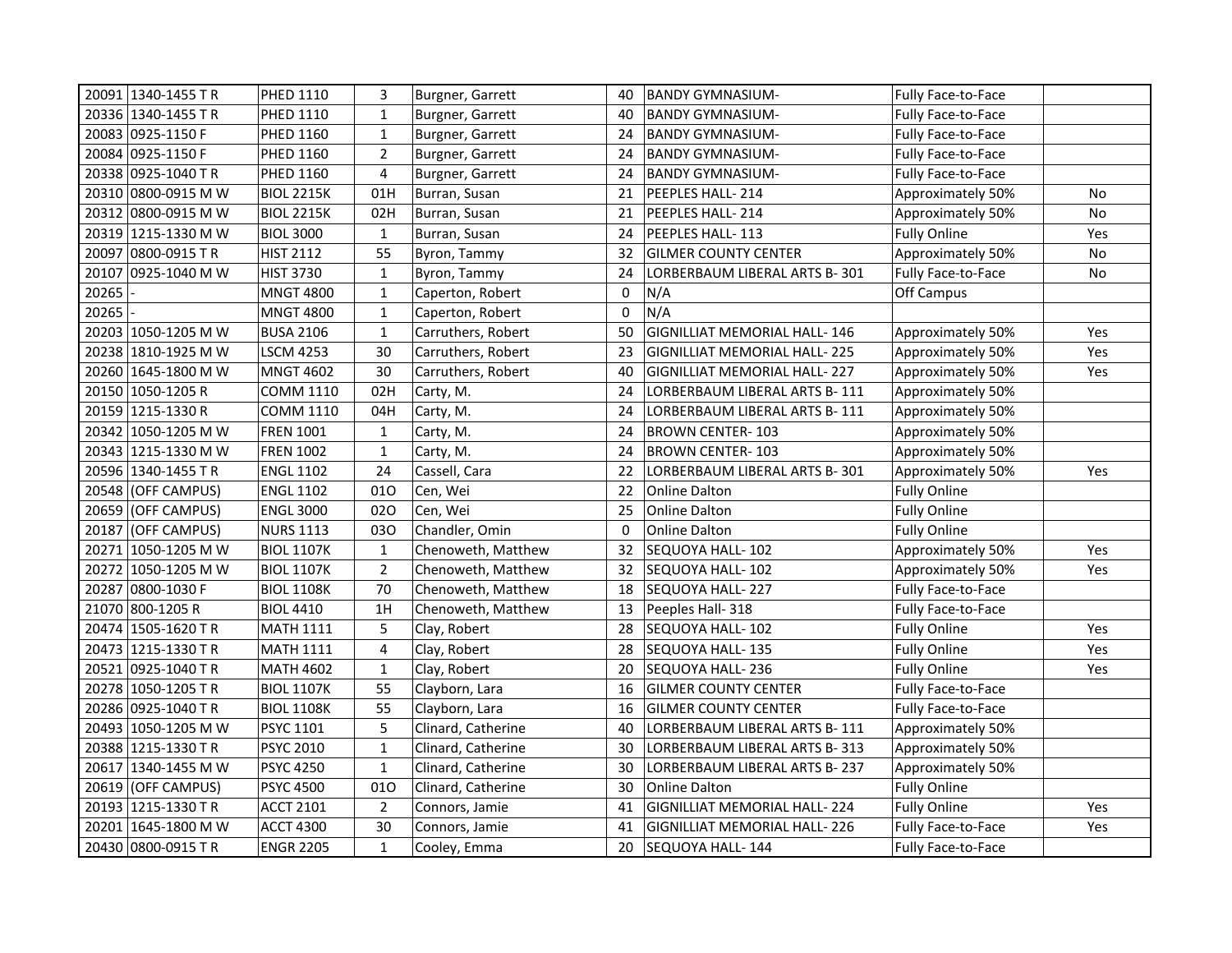| 20431 1050-1205 M W | <b>ENGR 2240</b>  | $\mathbf{1}$   | Cooley, Emma       | 20  | SEQUOYA HALL-144                    | Fully Face-to-Face        |           |
|---------------------|-------------------|----------------|--------------------|-----|-------------------------------------|---------------------------|-----------|
| 20432 1215-1330 TR  | <b>ENGR 3131K</b> | $\mathbf{1}$   | Cooley, Emma       | 14  | SEQUOYA HALL-144                    | <b>Fully Face-to-Face</b> |           |
| 20435 0925-1040 M W | <b>ENGR 4101</b>  | $\mathbf{1}$   | Cooley, Emma       | 15  | SEQUOYA HALL- 144                   | Fully Face-to-Face        |           |
| 20156 1215-1330 M W | <b>COMM 1110</b>  | 10             | Correll, Kimberly  | 24  | LORBERBAUM LIBERAL ARTS B-237       | Fully Face-to-Face        |           |
| 20346 1505-1620 M W | <b>THEA 1100</b>  | $\mathbf{1}$   | Correll, Kimberly  | 35  | LORBERBAUM LIBERAL ARTS B-316       | Fully Face-to-Face        |           |
| 20345 1340-1455 M W | <b>THEA 2200</b>  | $\mathbf{1}$   | Correll, Kimberly  | 35  | LORBERBAUM LIBERAL ARTS B-316       | Fully Face-to-Face        |           |
| 20633 1325-1440 M   | <b>EDUC 2110</b>  | 02H            | Cribbs, Aimee      | 30  | BROWN CENTER-101                    | Approximately 25%         | No        |
| 20634 1450-1605 M W | <b>EDUC 2120</b>  | $\mathbf{1}$   | Cribbs, Aimee      | 30  | BROWN CENTER-101                    | Approximately 50%         | <b>No</b> |
| 20366 1245-1515 T   | <b>EDUC 3271</b>  | $\mathbf{1}$   | Cribbs, Aimee      | 30  | <b>BROWN CENTER-101</b>             | Approximately 50%         | No        |
| 20661 (OFF CAMPUS)  | <b>ENGL 3010</b>  | 010            | Crisp, Jenny       | 25  | Online Dalton                       | <b>Fully Online</b>       |           |
| 20657 (OFF CAMPUS)  | <b>HUMN 1202</b>  | 020            | Crisp, Jenny       | 28  | <b>Online Dalton</b>                | <b>Fully Online</b>       |           |
| 20413 1215-1330 M W | <b>CHEM 1212K</b> | $\mathbf{1}$   | Crisp, Randall     | 20  | PEEPLES HALL-114                    | Approximately 75%         | Yes       |
| 20426 (OFF CAMPUS)  | <b>CHEM 4000</b>  | 010            | Crisp, Randall     | 24  | Online Dalton                       | Fully Face-to-Face        | Yes       |
| 20226 0925-1040 TR  | <b>ECON 2105</b>  | $\mathbf{1}$   | Culp, Robert       | 85  | <b>GIGNILLIAT MEMORIAL HALL-146</b> | Approximately 50%         | Yes       |
| 20227 1340-1455 TR  | <b>ECON 2105</b>  | $\overline{2}$ | Culp, Robert       | 112 | <b>GIGNILLIAT MEMORIAL HALL-146</b> | Approximately 50%         | Yes       |
| 20230 1215-1330 TR  | <b>ECON 3109</b>  | $\mathbf{1}$   | Culp, Robert       | 22  | GIGNILLIAT MEMORIAL HALL-102        | Approximately 50%         | Yes       |
| 20154 1050-1205 T   | <b>COMM 1110</b>  | 03H            | Daniel, Chad       | 24  | LORBERBAUM LIBERAL ARTS B-111       | Approximately 50%         |           |
| 20347 (OFF CAMPUS)  | <b>THEA 1100</b>  | 010            | Daniel, Chad       | 35  | Online Dalton                       |                           |           |
| 20009 1215-1500 T   | <b>RESP 2330</b>  | $\mathbf{1}$   | Davis, Cindy       | 17  | <b>HEALTH PROFESSIONS-249</b>       | Fully Face-to-Face        |           |
| 20010 (OFF CAMPUS)  | <b>RESP 4020</b>  | 010            | Davis, Cindy       | 17  | Online Dalton                       | <b>Fully Online</b>       | No        |
| 20011 (OFF CAMPUS)  | <b>RESP 4110</b>  | 010            | Davis, Cindy       | 17  | <b>Online Dalton</b>                | <b>Fully Online</b>       | No        |
| 20012 (OFF CAMPUS)  | <b>RESP 4130</b>  | 010            | Davis, Cindy       | 17  | <b>Online Dalton</b>                | <b>Fully Online</b>       | No        |
| 20538 0800-0915 TR  | <b>ENGL 1101</b>  | 5              | de Rocher, Cecile  | 20  | <b>GIGNILLIAT MEMORIAL HALL-124</b> | Approximately 50%         | No        |
| 20540 0925-1040 TR  | <b>ENGL 1101</b>  | $\overline{7}$ | de Rocher, Cecile  | 20  | GIGNILLIAT MEMORIAL HALL- 124       | Approximately 50%         | No        |
| 20667 1050-1205 TR  | <b>ENGL 4010</b>  | $\mathbf{1}$   | de Rocher, Cecile  | 24  | GIGNILLIAT MEMORIAL HALL- 124       | Fully Face-to-Face        | No        |
| 20654 0800-0915 M W | HUMN 1201         | $\mathbf{1}$   | de Rocher, Cecile  | 28  | LORBERBAUM LIBERAL ARTS B-316       | Approximately 50%         | No        |
| 20482 (OFF CAMPUS)  | MATH 1113         | 51             | Deslattes, Richard | 0   | Coahulla Creek High Schoo           |                           |           |
| 20283 1215-1330 TR  | <b>BIOL 1108K</b> | 5              | DesRochers, David  | 24  | SEQUOYA HALL-102                    | Approximately 50%         | Yes       |
| 20284 1215-1330 TR  | <b>BIOL 1108K</b> | 6              | DesRochers, David  | 24  | SEQUOYA HALL-102                    | Approximately 50%         | Yes       |
| 20327 1215-1330 M W | <b>BIOL 3600K</b> | $\mathbf 1$    | DesRochers, David  | 21  | SEQUOYA HALL-136                    | Approximately 50%         | Yes       |
| 20454 (OFF CAMPUS)  | CAPS 1101         | 010            | Desrosiers, Norman | 25  | <b>Online Dalton</b>                |                           |           |
| 20455 (OFF CAMPUS)  | CAPS 1140         | 010            | Desrosiers, Norman | 30  | <b>Online Dalton</b>                |                           |           |
| 20456 0925-1155 M   | CAPS 1145         | $\mathbf{1}$   | Desrosiers, Norman | 9   | SEQUOYA HALL- 224                   | Fully Face-to-Face        |           |
| 20457 0925-1155 W   | CAPS 1145         | $\overline{2}$ | Desrosiers, Norman | 9   | SEQUOYA HALL-224                    | Fully Face-to-Face        |           |
| 20459 (OFF CAMPUS)  | CAPS 1275         | 010            | Desrosiers, Norman | 25  | <b>Online Dalton</b>                |                           |           |
| 20467 (OFF CAMPUS)  | <b>ELCT 2120</b>  | 010            | Desrosiers, Norman | 25  | <b>Online Dalton</b>                |                           |           |
| 20236 0800-0915 M W | <b>LSCM 3251</b>  | $\mathbf{1}$   | D'itri, Mike       | 31  | LORBERBAUM LIBERAL ARTS B-307       | Approximately 50%         | <b>No</b> |
| 20237 1340-1455 M W | <b>LSCM 3251</b>  | $\overline{2}$ | D'itri, Mike       | 34  | LORBERBAUM LIBERAL ARTS B-307       | Approximately 50%         | No        |
| 20175   1500-1630 T | <b>NURS 1112</b>  | 2H             | Driver, Sylvia +   | 25  | GIGNILLIAT MEMORIAL HALL- 123       | Approximately 50%         |           |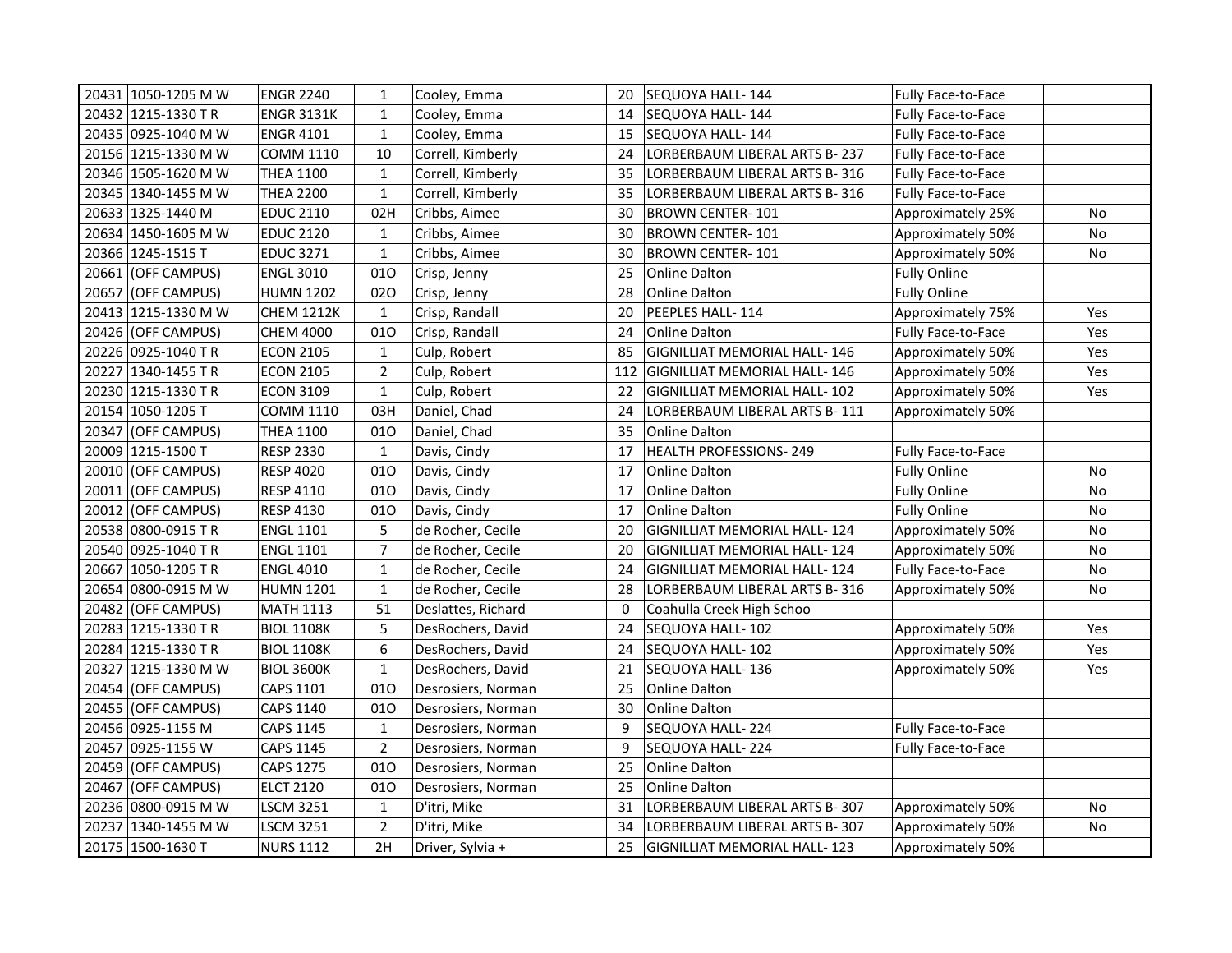|       | 20184 1500-1630 T     | <b>NURS 1112</b>  | 01H                     | Driver, Sylvia +   | 40          | GIGNILLIAT MEMORIAL HALL- 123       | Approximately 50%         |           |
|-------|-----------------------|-------------------|-------------------------|--------------------|-------------|-------------------------------------|---------------------------|-----------|
|       | 20142 0925-1040 TR    | <b>COMM 1100</b>  | $\mathbf{1}$            | Drye, Jerry        | 24          | LORBERBAUM LIBERAL ARTS B-204       | <b>Fully Face-to-Face</b> |           |
|       | 20136 0800-0915 M W   | <b>COMM 1110</b>  | $\overline{2}$          | Drye, Jerry        | 24          | LORBERBAUM LIBERAL ARTS B-204       | Fully Face-to-Face        |           |
|       | 20138 0800-0915 TR    | <b>COMM 1110</b>  | 4                       | Drye, Jerry        | 24          | LORBERBAUM LIBERAL ARTS B-204       | Fully Face-to-Face        |           |
|       | 20139 0925-1040 M W   | <b>COMM 3500</b>  | $\mathbf{1}$            | Drye, Jerry        | 24          | LORBERBAUM LIBERAL ARTS B-204       | Fully Face-to-Face        |           |
|       | 20499 (OFF CAMPUS)    | PSYC 1101         | 010                     | Dunaway, Elizabeth | 30          | <b>Online Dalton</b>                | <b>Fully Online</b>       | <b>No</b> |
|       | 20501 (OFF CAMPUS)    | <b>PSYC 1101</b>  | 020                     | Dunaway, Elizabeth | 30          | <b>Online Dalton</b>                | <b>Fully Online</b>       | No        |
|       | 20614 (OFF CAMPUS)    | <b>PSYC 3450</b>  | 010                     | Dunaway, Elizabeth | 30          | Online Dalton                       | <b>Fully Online</b>       |           |
|       | 20616 0925-1040 M W   | <b>PSYC 3940</b>  | $\mathbf{1}$            | Dunaway, Elizabeth | 30          | GIGNILLIAT MEMORIAL HALL-226        | Approximately 75%         |           |
| 20622 |                       | <b>PSYC 4850</b>  | $\mathbf{1}$            | Dunaway, Elizabeth | $\mathbf 1$ | N/A                                 | Fully Face-to-Face        |           |
|       | 20277 0800-1030 F     | <b>BIOL 1107K</b> | $\overline{7}$          | Dunbar, Kerry      | 32          | SEQUOYA HALL-102                    | Fully Face-to-Face        |           |
|       | 20273 1050-1205 TR    | <b>BIOL 1107K</b> | $\overline{\mathbf{3}}$ | Dunbar, Kerry      | 32          | SEQUOYA HALL-102                    | Approximately 75%         | <b>No</b> |
|       | 20274 1050-1205 TR    | <b>BIOL 1107K</b> | $\overline{\mathbf{4}}$ | Dunbar, Kerry      | 32          | SEQUOYA HALL-102                    | Approximately 75%         | No        |
|       | 20572 (OFF CAMPUS)    | <b>ENGL 1102</b>  | 180                     | Eastman, Susan     | 22          | <b>Online Dalton</b>                | <b>Fully Online</b>       | Yes       |
|       | 20583 (OFF CAMPUS)    | <b>ENGL 1102</b>  | 220                     | Eastman, Susan     | 22          | <b>Online Dalton</b>                | <b>Fully Online</b>       | Yes       |
|       | 20674 (OFF CAMPUS)    | <b>ENGL 1102</b>  | 700                     | Eastman, Susan     | 18          | Online Dalton                       | <b>Fully Online</b>       | Yes       |
| 20605 | (OFF CAMPUS)          | <b>ENGL 1102</b>  | 280                     | Eastman, Susan     | 22          | <b>Online Dalton</b>                | <b>Fully Online</b>       | Yes       |
|       | 20289 0925-1040 M W   | POLS 1101         | $\mathbf{1}$            | Ellinger, Kenneth  | 30          | <b>GIGNILLIAT MEMORIAL HALL-225</b> |                           |           |
|       | 20311 1340-1610 T     | <b>POLS 1101</b>  | 55                      | Ellinger, Kenneth  | 30          | Gilmer Campus                       |                           |           |
|       | 20296 1215-1330 M W   | POLS 1101         | 3                       | Ellinger, Kenneth  | 30          | HEALTH PROFESSIONS-301              |                           |           |
|       | 20293 0925-1040 TR    | POLS 1101         | $\overline{2}$          | Ellinger, Kenneth  | 30          | LORBERBAUM LIBERAL ARTS B- 104      |                           |           |
|       | 20318 1050-1205 TR    | <b>POLS 1101</b>  | 70                      | Ellinger, Kenneth  | 18          | LORBERBAUM LIBERAL ARTS B-316       |                           |           |
| 20684 |                       | <b>MUSC 2600C</b> | $\mathbf{1}$            | Ewing, Rosella     | 10          | N/A                                 | Approximately 25%         | Yes       |
|       | 20301 0925-1040 TR    | <b>BIOL 2213K</b> | 3                       | Fink, Chuck        | 21          | PEEPLES HALL-112                    | Approximately 50%         | No        |
|       | 20302 0925-1040 TR    | <b>BIOL 2213K</b> | 4                       | Fink, Chuck        | 21          | PEEPLES HALL-112                    | Approximately 50%         | No        |
|       | 20320 1050-1205 M W   | <b>BIOL 3200K</b> | $\mathbf{1}$            | Fink, Chuck        | 21          | PEEPLES HALL- 115                   | Fully Face-to-Face        |           |
|       | 20330 0925-1040 M W   | <b>BIOL 4100</b>  | $\mathbf{1}$            | Fink, Chuck        | 24          | SEQUOYA HALL-141                    | Approximately 50%         | Yes       |
|       | 20270 1645-1800 M W   | <b>BIOL 1105K</b> | 30                      | Flammini, Carmen   | 32          | SEQUOYA HALL- 227                   | Fully Face-to-Face        |           |
|       | 20440 0800-0950 W     | <b>ISCI 2001</b>  | $\mathbf{1}$            | Flammini, Carmen   | 22          | GIGNILLIAT MEMORIAL HALL-146        | Fully Face-to-Face        |           |
|       | 20489 0925-1040 M W   | <b>MATH 1401</b>  | 3                       | Ford, Robert       | 28          | SEQUOYA HALL-136                    | Fully Face-to-Face        |           |
|       | 20511 1340-1455 MTWR  | <b>MATH 2254</b>  | $\overline{2}$          | Ford, Robert       | 30          | PEEPLES HALL-115                    | Fully Face-to-Face        |           |
|       | 20597 1050-1205 TR    | <b>MSUP 0998</b>  | $\overline{2}$          | Ford, Robert       | 30          | N/A                                 |                           |           |
|       | 20103 0925-1040 TR    | <b>HIST 2112</b>  | $\overline{2}$          | Fowler, John       | 40          | <b>GIGNILLIAT MEMORIAL HALL-227</b> | Fully Face-to-Face        |           |
|       | 20102 0925-1040 M W   | <b>HIST 2112</b>  | $\mathbf{1}$            | Fowler, John       | 40          | LORBERBAUM LIBERAL ARTS B-104       | Fully Face-to-Face        |           |
|       | 20116 1050-1205 M W   | <b>HIST 2112</b>  | 4                       | Fowler, John       | 40          | LORBERBAUM LIBERAL ARTS B-104       | Fully Face-to-Face        |           |
|       | 20113 1050-1205 T     | HIST 4930         | 01H                     | Fowler, John       | 10          | <b>GIGNILLIAT MEMORIAL HALL-125</b> | Approximately 50%         |           |
|       | 20197 1810-1925 TR    | <b>ACCT 2102</b>  | 30                      | Gabrini, Carl      | 44          | <b>GIGNILLIAT MEMORIAL HALL-224</b> | <b>Fully Online</b>       | Yes       |
|       | 20199   1810-1925 M W | <b>ACCT 3600</b>  | 30                      | Gabrini, Carl      | 30          | LORBERBAUM LIBERAL ARTS B-313       | <b>Fully Online</b>       | Yes       |
|       | 20200 1810-1925 TR    | <b>ACCT 3800</b>  | 30                      | Gabrini, Carl      | 44          | GIGNILLIAT MEMORIAL HALL- 226       | <b>Fully Online</b>       | Yes       |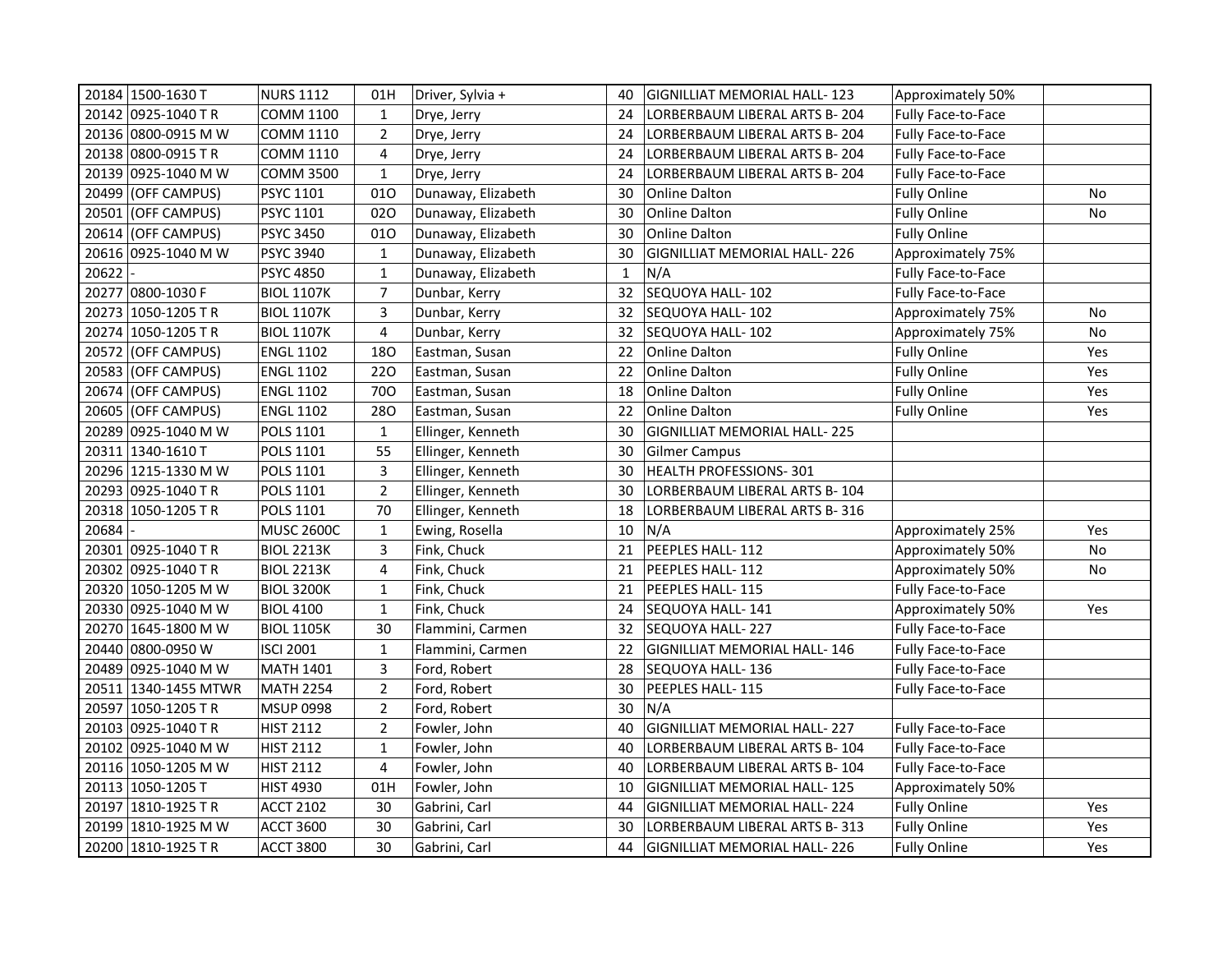|       | 20290 0925-1040 M W   | <b>BIOL 2212K</b> | $\mathbf{1}$   | Gaillard, Daniel   | 21 | PEEPLES HALL-112               | <b>Fully Face-to-Face</b> |     |
|-------|-----------------------|-------------------|----------------|--------------------|----|--------------------------------|---------------------------|-----|
|       | 20291 0925-1040 M W   | <b>BIOL 2212K</b> | $\overline{2}$ | Gaillard, Daniel   | 21 | PEEPLES HALL- 112              | Fully Face-to-Face        |     |
|       | 20206 (OFF CAMPUS)    | <b>BUSA 2106</b>  | 550            | Garcia, Fernando   | 35 | Online Dalton                  | <b>Fully Online</b>       | No  |
|       | 20211 1050-1205 M W   | <b>BUSA 2850</b>  | $\mathbf 1$    | Garcia, Fernando   | 34 | LORBERBAUM LIBERAL ARTS B-307  | Approximately 50%         | Yes |
|       | 20258  0925-1040 M W  | <b>MNGT 4380</b>  | $\mathbf{1}$   | Garcia, Fernando   | 34 | LORBERBAUM LIBERAL ARTS B-307  | Approximately 50%         | Yes |
|       | 20682 (OFF CAMPUS)    | <b>MNGT 4800</b>  | 800            | Garcia, Fernando   | 0  | Studies Abroad                 | Off Campus                |     |
| 20206 | (OFF CAMPUS)          | <b>BUSA 2106</b>  | 550            | Garcia, Fernando   | 35 | <b>Online Dalton</b>           | <b>Fully Online</b>       | No  |
| 20244 | (OFF CAMPUS)          | <b>MGIS 4358</b>  | 300            | Gardiner, Lorraine | 34 | <b>Online Dalton</b>           | <b>Fully Online</b>       | Yes |
| 20245 | (OFF CAMPUS)          | <b>MGIS 4360</b>  | 300            | Gardiner, Lorraine | 34 | <b>Online Dalton</b>           | <b>Fully Online</b>       | Yes |
|       | 20246   1645-1800 M W | MGIS 4701         | 30             | Gardiner, Lorraine | 34 | LORBERBAUM LIBERAL ARTS B-307  | <b>Fully Online</b>       | Yes |
|       | 20503 1050-1205 M W   | <b>MATH 2181</b>  | $\overline{2}$ | Gewecke, Nicholas  | 28 | GIGNILLIAT MEMORIAL HALL- 101A | Approximately 50%         | Yes |
|       | 20504 1340-1455 TR    | <b>MATH 2181</b>  | 3              | Gewecke, Nicholas  | 28 | PEEPLES HALL- 112              | Approximately 50%         | Yes |
|       | 20500  0925-1040 T R  | <b>MATH 2181</b>  | $\mathbf{1}$   | Gewecke, Nicholas  | 28 | SEQUOYA HALL-227               | Approximately 50%         | Yes |
|       | 20520 1215-1330 TR    | <b>MATH 4512</b>  | $\mathbf{1}$   | Gewecke, Nicholas  | 20 | PEEPLES HALL- 105              | <b>Fully Face-to-Face</b> | Yes |
|       | 20001 (OFF CAMPUS)    | ALHT 1130         | 010            | Gilbert, Deborah   | 30 | Online Dalton                  | <b>Fully Online</b>       | Yes |
|       | 20002 (OFF CAMPUS)    | <b>ALHT 1130</b>  | 020            | Gilbert, Deborah   | 30 | <b>Online Dalton</b>           | <b>Fully Online</b>       | Yes |
|       | 20243 1645-1800 TR    | <b>MGIS 3353</b>  | 30             | Gonzalez, Thomas   | 30 | PEEPLES HALL-105               | <b>Fully Online</b>       | No  |
|       | 20464 (OFF CAMPUS)    | <b>CMPS 1301</b>  | 020            | Gonzalez, Thomas   | 30 | <b>Online Dalton</b>           | <b>Fully Online</b>       | No  |
| 20475 | (OFF CAMPUS)          | <b>MATH 1113</b>  | 010            | Gonzalez, Thomas   | 30 | <b>Online Dalton</b>           | <b>Fully Online</b>       | No  |
|       | 20488 (OFF CAMPUS)    | <b>MATH 1401</b>  | 020            | Gonzalez, Thomas   | 36 | Online Dalton                  | <b>Fully Online</b>       | No  |
|       | 20507 (OFF CAMPUS)    | <b>MATH 2253</b>  | 010            | Gonzalez, Thomas   | 32 | <b>Online Dalton</b>           | <b>Fully Online</b>       | No  |
|       | 20060 (OFF CAMPUS)    | <b>HLTH 1030</b>  | 010            | Grayson, Cheryl    | 25 | Online Dalton                  | <b>Fully Online</b>       | No  |
|       | 20061 (OFF CAMPUS)    | <b>HLTH 1030</b>  | 020            | Grayson, Cheryl    | 25 | <b>Online Dalton</b>           | <b>Fully Online</b>       | No  |
|       | 20062 (OFF CAMPUS)    | <b>HLTH 1030</b>  | 030            | Grayson, Cheryl    | 25 | Online Dalton                  | <b>Fully Online</b>       | No  |
|       | 20063 (OFF CAMPUS)    | <b>HLTH 1030</b>  | 040            | Grayson, Cheryl    | 25 | <b>Online Dalton</b>           | <b>Fully Online</b>       | No  |
|       | 20057 1340-1455 M     | <b>HLTH 3001</b>  | 01H            | Grayson, Cheryl    | 25 | <b>BANDY GYMNASIUM-</b>        | Approximately 50%         | No  |
|       | 20065 (OFF CAMPUS)    | <b>HLTH 3750</b>  | 010            | Grayson, Cheryl    | 25 | Online Dalton                  | <b>Fully Online</b>       | No  |
|       | 20092  1505-1620 M W  | <b>PHED 1005</b>  | $\mathbf{1}$   | Grayson, Cheryl    | 25 | <b>BANDY GYMNASIUM-</b>        | <b>Fully Face-to-Face</b> |     |
|       | 20094  1215-1330 T R  | <b>PHED 1005</b>  | 55             | Grayson, Cheryl    | 25 | <b>GILMER COUNTY CENTER</b>    | <b>Fully Face-to-Face</b> |     |
|       | 20085 1050-1205 TR    | PHED 1110         | 55             | Grayson, Cheryl    | 40 | <b>GILMER COUNTY CENTER</b>    | <b>Fully Face-to-Face</b> |     |
|       | 20082 0925-1040 TR    | <b>PHED 1140</b>  | $\mathbf{1}$   | Grayson, Cheryl    | 24 | <b>BANDY GYMNASIUM-</b>        | <b>Fully Face-to-Face</b> |     |
|       | 20088 1215-1330 TR    | PHED 1160         | 3              | Grayson, Cheryl    | 24 | <b>BANDY GYMNASIUM-</b>        | <b>Fully Face-to-Face</b> |     |
|       | 20127 (OFF CAMPUS)    | <b>HIST 1111</b>  | 010            | Griggs, Christian  | 25 | Online Dalton                  | <b>Fully Online</b>       | No  |
|       | 20104 0925-1040 M W   | <b>HIST 2111</b>  | $\mathbf 2$    | Griggs, Christian  | 40 | LORBERBAUM LIBERAL ARTS B-201  | Approximately 50%         | No  |
|       | 20105 0925-1040 TR    | <b>HIST 2111</b>  | 3              | Griggs, Christian  | 40 | LORBERBAUM LIBERAL ARTS B- 201 | Approximately 50%         | No  |
|       | 20098  0800-0915 M W  | <b>HIST 3310</b>  | $\mathbf{1}$   | Griggs, Christian  | 25 | LORBERBAUM LIBERAL ARTS B-201  | Fully Face-to-Face        |     |
|       | 20486 0925-1040 M W   | PSYC 1101         | 3              | Gulledge, Jonathan | 40 | LORBERBAUM LIBERAL ARTS B-102  | <b>Fully Face-to-Face</b> |     |
|       | 20078 0800-0915 M W   | PSYC 1101         | $\mathbf{1}$   | Gulledge, Jonathan | 40 | LORBERBAUM LIBERAL ARTS B-113  | Fully Face-to-Face        |     |
|       | 20386 0800-0915 TR    | <b>PSYC 3160</b>  | $\mathbf{1}$   | Gulledge, Jonathan | 30 | LORBERBAUM LIBERAL ARTS B- 313 | <b>Fully Face-to-Face</b> |     |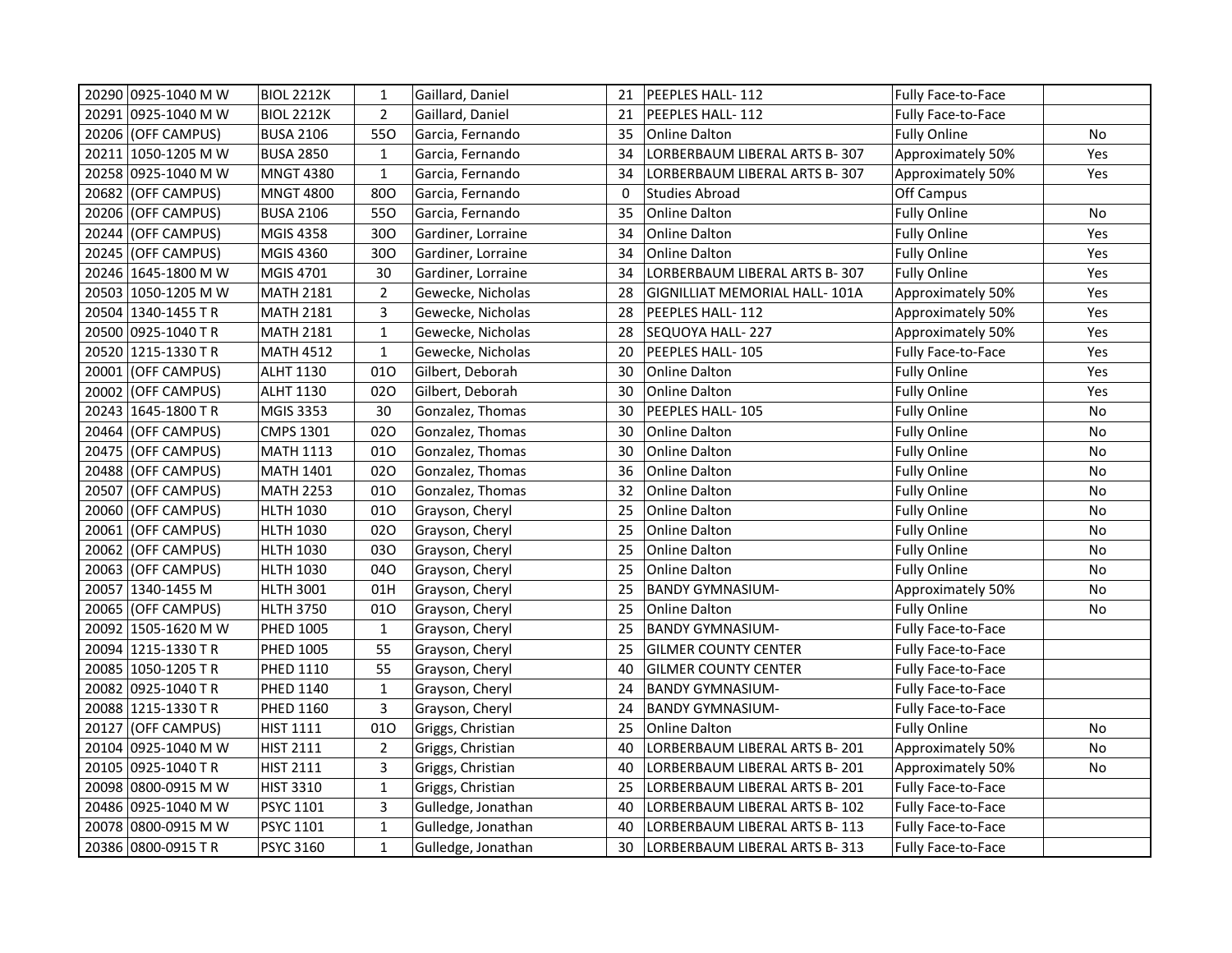| 20612 (OFF CAMPUS)   | PSYC 3200         | $\mathbf{1}$   | Gulledge, Jonathan  | 30 | Coahulla Creek                      | Fully Face-to-Face        |           |
|----------------------|-------------------|----------------|---------------------|----|-------------------------------------|---------------------------|-----------|
| 20620 0925-1040 T    | <b>PSYC 4825</b>  | 01H            | Gulledge, Jonathan  | 30 | LORBERBAUM LIBERAL ARTS B-301       | Fully Face-to-Face        |           |
| 20621 0925-1040 R    | PSYC 4900         | 01H            | Gulledge, Jonathan  | 30 | LORBERBAUM LIBERAL ARTS B-301       | Fully Face-to-Face        |           |
| 20122 1340-1455 W    | <b>HIST 3210</b>  | 01H            | Guo, Baogang        | 24 | SEQUOYA HALL-236                    | Fully Face-to-Face        |           |
| 20303 1050-1205 TR   | POLS 1101         | 5              | Guo, Baogang        | 30 | GIGNILLIAT MEMORIAL HALL- 101A      | Fully Face-to-Face        | No        |
| 20309 1340-1455 TR   | POLS 1101         | 8              | Guo, Baogang        | 30 | LORBERBAUM LIBERAL ARTS B- 102      | <b>Fully Face-to-Face</b> | No        |
| 20133 0925-1040 W    | POLS 1101         | 03H            | Guo, Baogang        | 30 | LORBERBAUM LIBERAL ARTS B-111       | Fully Face-to-Face        | No        |
| 20316 (OFF CAMPUS)   | POLS 1101         | 010            | Guo, Baogang        | 30 | Online Dalton                       | <b>Fully Online</b>       |           |
| 20599 1050-1205 TR   | <b>MSUP 0998</b>  | 3              | Hambrock, Richard + | 30 | N/A                                 | Approximately 50%         | <b>No</b> |
| 20222 0925-1040 TR   | <b>BUSA 3351</b>  | $\mathbf{1}$   | Hammontree, Maria   | 40 | GIGNILLIAT MEMORIAL HALL-226        | Approximately 50%         | Yes       |
| 20223 1215-1330 TR   | <b>BUSA 3351</b>  | $\overline{2}$ | Hammontree, Maria   | 40 | GIGNILLIAT MEMORIAL HALL-227        | Approximately 50%         | Yes       |
| 20254 1050-1205 TR   | <b>MNGT 3051</b>  | $\mathbf{1}$   | Hammontree, Maria   | 46 | <b>GIGNILLIAT MEMORIAL HALL-225</b> | Approximately 50%         | Yes       |
| 20255 (OFF CAMPUS)   | <b>MNGT 3051</b>  | 300            | Hammontree, Maria   | 46 | <b>Online Dalton</b>                | <b>Fully Online</b>       | No        |
| 20611 (OFF CAMPUS)   | <b>PSYC 2103</b>  | $\overline{2}$ | Hankins, Shelley    | 30 | Christian Heri                      | Fully Face-to-Face        |           |
| 20351 1215-1330 M    | <b>MUSC 1100</b>  | 01H            | Hanson, Eric        | 35 | GIGNILLIAT MEMORIAL HALL-146        | Approximately 50%         | No        |
| 20687                | <b>MUSC 2600L</b> | $\mathbf{1}$   | Hanson, Eric        | 10 | N/A                                 | Fully Face-to-Face        |           |
| 20434 (OFF CAMPUS)   | <b>ENGR 3317</b>  | 010            | Hariharan, Rajan    | 15 | Online Dalton                       |                           |           |
| 20554 0925-1040 TR   | <b>ENGL 1102</b>  | $\overline{7}$ | Harrelson, Kent     | 22 | GIGNILLIAT MEMORIAL HALL- 134       | Approximately 50%         |           |
| 20566 1050-1205 TR   | <b>ENGL 1102</b>  | 14             | Harrelson, Kent     | 22 | GIGNILLIAT MEMORIAL HALL-134        | Approximately 50%         |           |
| 20556 1050-1205 M W  | <b>ENGL 1102</b>  | 9              | Harrelson, Kent     | 22 | LORBERBAUM LIBERAL ARTS B-237       | Approximately 50%         |           |
| 20666 0925-1040 M W  | <b>ENGL 3510</b>  | $\mathbf{1}$   | Harrelson, Kent     | 24 | LORBERBAUM LIBERAL ARTS B-101       | Approximately 50%         |           |
| 20567 (OFF CAMPUS)   | <b>ENGL 1102</b>  | 150            | Harrelson, Leslie   | 22 | <b>Online Dalton</b>                | Approximately 25%         | No        |
| 20608 (OFF CAMPUS)   | <b>ENGL 1105</b>  | 010            | Harrelson, Leslie   | 25 | Online Dalton                       | <b>Fully Online</b>       | No        |
| 20640 (OFF CAMPUS)   | <b>ENGL 2111</b>  | 010            | Harrelson, Leslie   | 28 | Online Dalton                       | <b>Fully Online</b>       | <b>No</b> |
| 20664 (OFF CAMPUS)   | <b>ENGL 3300</b>  | 010            | Harrelson, Leslie   | 25 | Online Dalton                       | Approximately 25%         | Yes       |
| 20656 (OFF CAMPUS)   | <b>HUMN 1202</b>  | 010            | Harrelson, Leslie   | 28 | <b>Online Dalton</b>                | <b>Fully Online</b>       |           |
| 20192 0925-1040 M W  | <b>ACCT 2101</b>  | $\mathbf{1}$   | Haverland, Bob      | 40 | GIGNILLIAT MEMORIAL HALL-227        | Approximately 50%         | Yes       |
| 20195 1215-1330 M W  | <b>ACCT 2102</b>  | $\mathbf 1$    | Haverland, Bob      | 46 | <b>GIGNILLIAT MEMORIAL HALL-225</b> | Approximately 50%         | Yes       |
| 20463 0800-0915 T R  | <b>CMPS 1301</b>  | $\mathbf 1$    | Hawkins, Timothy    | 30 | PEEPLES HALL-105                    | Approximately 50%         | No        |
| 20465 340-1455 TR    | <b>CMPS 1302</b>  | $\mathbf{1}$   | Hawkins, Timothy    | 30 | PEEPLES HALL- 105                   | Approximately 50%         | <b>No</b> |
| 20466  1215-1340 M W | <b>CMPS 2313</b>  | $\mathbf{1}$   | Hawkins, Timothy    | 30 | PEEPLES HALL-105                    | <b>Fully Face-to-Face</b> |           |
| 20514 0925-1040 MTWR | MATH 2403         | $\mathbf{1}$   | Hawkins, Timothy    | 28 | SEQUOYA HALL-135                    | Approximately 50%         | <b>No</b> |
| 20519 1050-1205 TR   | <b>MATH 4401</b>  | $\mathbf{1}$   | Hawkins, Timothy    | 20 | PEEPLES HALL- 115                   | Fully Face-to-Face        |           |
| 20252 1645-1800 R    | <b>BIOL 1100</b>  | 30H            | Hays, Kim           | 24 | SEQUOYA HALL- 236                   | Fully Face-to-Face        |           |
| 20328 1505-1655 T    | <b>BIOL 4000</b>  | $\mathbf{1}$   | Hays, Kim           | 16 | PEEPLES HALL-114                    | Approximately 50%         | Yes       |
| 20329 1505-1655 W    | <b>BIOL 4000</b>  | $\overline{2}$ | Hays, Kim           | 16 | PEEPLES HALL-114                    | Approximately 50%         | Yes       |
| 20332 1050-1205 TR   | <b>BIOL 4600</b>  | $\mathbf{1}$   | Hays, Kim           | 24 | PEEPLES HALL-113                    | Approximately 50%         | Yes       |
| 20225 (OFF CAMPUS)   | <b>BUSA 3701</b>  | 010            | Helms, Marilyn      | 85 | <b>Online Dalton</b>                | <b>Fully Online</b>       | No        |
| 20679 (OFF CAMPUS)   | <b>ENGL 1102</b>  | 52             | Hester, Teresa      | 27 | Coahulla Creek High Schoo           |                           |           |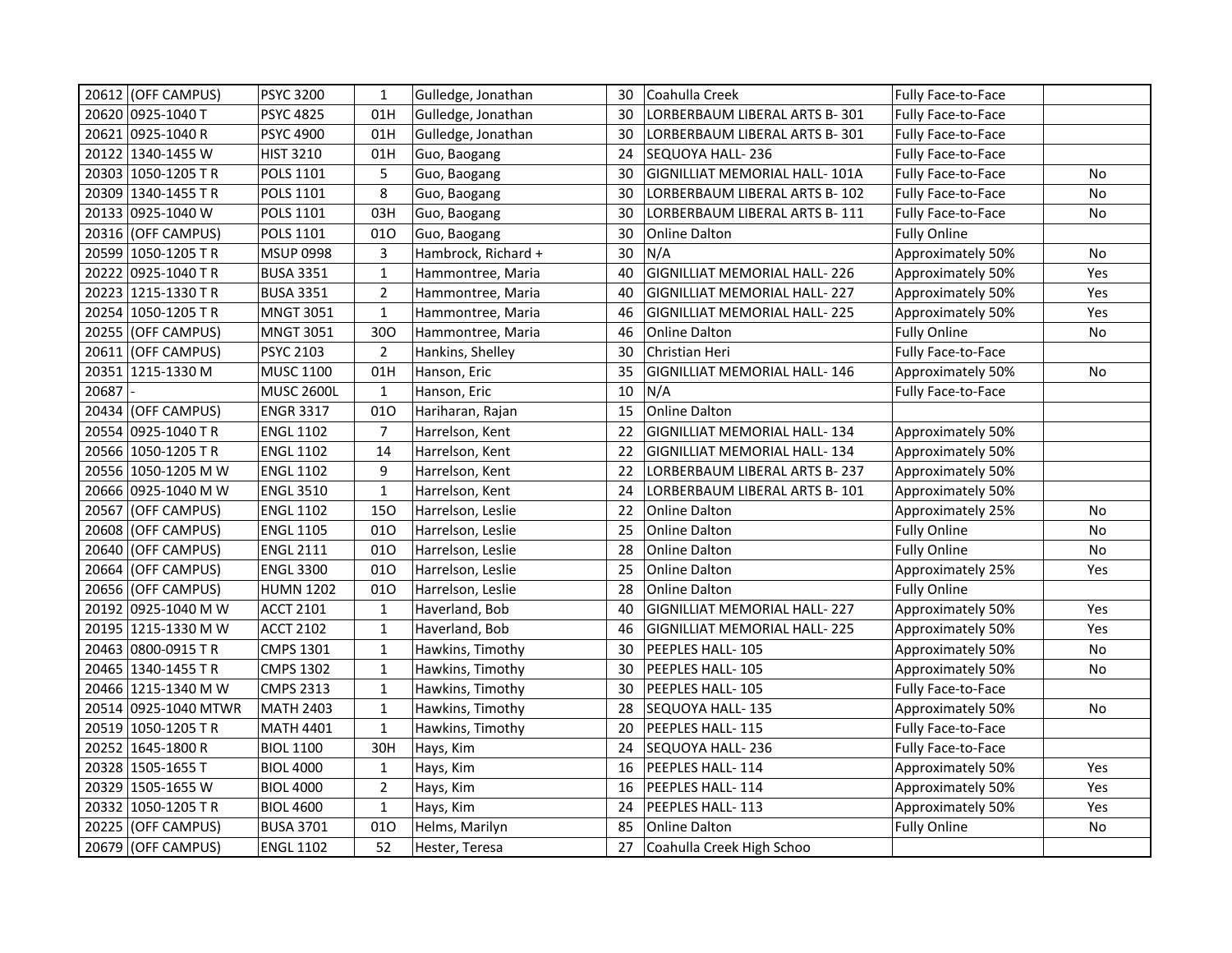| 20376 0800-1030 M    | <b>ESOL 4240</b>  | 1              | Hibbs, Brian       | 28 | BROWN CENTER-102                    | Approximately 50%         | Yes        |
|----------------------|-------------------|----------------|--------------------|----|-------------------------------------|---------------------------|------------|
| 20381 0930-1200 R    | <b>ESOL 4240</b>  | $\overline{2}$ | Hibbs, Brian       | 28 | <b>BROWN CENTER-202</b>             | Approximately 50%         | Yes        |
| 20389 1245-1515 W    | <b>ESOL 4240</b>  | 3              | Hibbs, Brian       | 28 | BROWN CENTER-302                    | Approximately 50%         | Yes        |
| 20391 1240-1510 T    | <b>ESOL 4241</b>  | $\mathbf 1$    | Hibbs, Brian       | 25 | BROWN CENTER-301                    | Approximately 50%         | Yes        |
| 20396 1245-1515 M    | <b>ESOL 4241</b>  | $\overline{2}$ | Hibbs, Brian       | 25 | <b>BROWN CENTER-302</b>             | Approximately 50%         | Yes        |
| 20487 0800-0915 TR   | <b>MATH 1401</b>  | $\mathbf{1}$   | Hilgemann, Michael | 28 | SEQUOYA HALL-142                    | Approximately 50%         | Yes        |
| 20508 1050-1205 MTWR | <b>MATH 2253</b>  | $\overline{2}$ | Hilgemann, Michael | 30 | SEQUOYA HALL-223                    | Approximately 50%         | Yes        |
| 20517 0925-1040 M W  | <b>MATH 4102</b>  | $\mathbf{1}$   | Hilgemann, Michael | 20 | SEQUOYA HALL-223                    | Fully Face-to-Face        |            |
| 20298 1050-1205 M W  | POLS 1101         | 4              | Hipps, Matthew     | 30 | <b>HEALTH PROFESSIONS-301</b>       | Fully Face-to-Face        |            |
| 20307  1340-1455 M W | POLS 1101         | $\overline{7}$ | Hipps, Matthew     | 30 | LORBERBAUM LIBERAL ARTS B- 104      | Fully Face-to-Face        |            |
| 20131  0800-0915 M   | POLS 1101         | 01H            | Hipps, Matthew     | 30 | SEQUOYA HALL-102                    | <b>Fully Face-to-Face</b> |            |
| 20132 0800-0915 W    | POLS 1101         | 02H            | Hipps, Matthew     | 30 | SEQUOYA HALL-102                    | Fully Face-to-Face        |            |
| 20134 0925-1040 T    | <b>POLS 2201</b>  | 01H            | Hipps, Matthew     | 30 | PEEPLES HALL-111                    | Fully Face-to-Face        |            |
| 20375 1455-1610 M W  | <b>MATH 3703</b>  | $\mathbf{1}$   | Hoffpauir, Ryan    | 28 | BROWN CENTER-102                    | Approximately 50%         | No         |
| 20380 0800-0915 TR   | <b>MATH 3703</b>  | $\overline{2}$ | Hoffpauir, Ryan    | 28 | <b>BROWN CENTER-202</b>             | Approximately 50%         | No         |
| 20387 1040-1155 M W  | <b>MATH 3703</b>  | 3              | Hoffpauir, Ryan    | 28 | <b>BROWN CENTER-301</b>             | Approximately 50%         | No         |
| 20369 1040-1155 TR   | <b>MATH 3803</b>  | $\mathbf{1}$   | Hoffpauir, Ryan    | 30 | <b>BROWN CENTER-101</b>             | Approximately 50%         | No         |
| 20400 0800-0915 M W  | <b>MATH 4713</b>  | $\overline{2}$ | Hoffpauir, Ryan    | 25 | <b>BROWN CENTER-201</b>             | Approximately 50%         | No         |
| 20564 1050-1205 T    | <b>ENGL 1102</b>  | 12H            | Hornbuckle, Calley | 22 | <b>GIGNILLIAT MEMORIAL HALL-226</b> | Approximately 50%         | No         |
| 20568 1215-1330 M    | <b>ENGL 1102</b>  | 16H            | Hornbuckle, Calley | 22 | LORBERBAUM LIBERAL ARTS B-111       | Approximately 50%         | No         |
| 20648 (OFF CAMPUS)   | <b>ENGL 2120</b>  | 010            | Hornbuckle, Calley | 28 | <b>Online Dalton</b>                | <b>Fully Online</b>       | No         |
| 20671  0925-1040 T   | <b>ENGL 4905</b>  | 01H            | Hornbuckle, Calley | 22 | LORBERBAUM LIBERAL ARTS B-111       | Approximately 50%         | No         |
| 20314  0925-1040 T R | <b>BIOL 2215K</b> | 3              | Howell, Leah       | 21 | PEEPLES HALL-113                    | Approximately 50%         | No         |
| 20315 0925-1040 TR   | <b>BIOL 2215K</b> | 4              | Howell, Leah       | 21 | PEEPLES HALL-113                    | Approximately 50%         | No         |
| 20323 1050-1205 M W  | <b>BIOL 3400K</b> | $\mathbf{1}$   | Howell, Leah       | 21 | PEEPLES HALL-112                    | Approximately 50%         | No         |
| 20034 1330-1600 T    | SOWK 3501         | $\mathbf{1}$   | Hubbs, Elizabeth   | 25 | HEALTH PROFESSIONS-301              | Fully Face-to-Face        |            |
| 20041 1300-1500 R    | SOWK 4999         | $\overline{2}$ | Hubbs, Elizabeth   | 12 | HEALTH PROFESSIONS-301              | Fully Face-to-Face        |            |
| 20040 1515-1715 R    | <b>SOWK 4999</b>  | $\mathbf{1}$   | Hubbs, Elizabeth   | 12 | HEALTH PROFESSIONS-301              | Fully Face-to-Face        |            |
| 20354 (OFF CAMPUS)   | <b>MUSC 1080</b>  | 50             | Jenkins, Ellie     | 24 | NW Whitfield H                      | <b>Fully Face-to-Face</b> |            |
| 20355 (OFF CAMPUS)   | <b>MUSC 1110</b>  | 010            | Jenkins, Ellie     | 24 | <b>Online Dalton</b>                | <b>Fully Online</b>       | No         |
| 20349 0925-1040 M W  | <b>MUSC 1202</b>  | 0              | Jenkins, Ellie     | 24 | LORBERBAUM LIBERAL ARTS B-113       | Fully Face-to-Face        |            |
| 20352 1340-1455 T    | <b>MUSC 1222</b>  | $\mathbf 1$    | Jenkins, Ellie     | 24 | LORBERBAUM LIBERAL ARTS B-113       | <b>Fully Face-to-Face</b> |            |
| 20688                | <b>MUSC 2600H</b> | $\mathbf{1}$   | Jenkins, Ellie     | 10 | N/A                                 | <b>Fully Face-to-Face</b> |            |
| 20365 1245-1515 R    | <b>EDUC 3263</b>  | $\mathbf{1}$   | Johnson, Janet     | 30 | <b>BROWN CENTER-102</b>             | Approximately 50%         | <b>Yes</b> |
| 20368   1530-1620 R  | <b>EDUC 3285</b>  | $\mathbf{1}$   | Johnson, Janet     | 30 | <b>BROWN CENTER-102</b>             | Approximately 50%         | Yes        |
| 20403 1545-1635 M    | <b>EDUC 4289</b>  | $\mathbf{1}$   | Johnson, Janet     | 25 | <b>BROWN CENTER-302</b>             | Approximately 50%         | Yes        |
| 20404 1545-1635 W    | <b>EDUC 4289</b>  | $\overline{2}$ | Johnson, Janet     | 25 | BROWN CENTER-302                    | Approximately 50%         | Yes        |
| 20371 0800-1030 W    | <b>READ 3260</b>  | $\mathbf{1}$   | Johnson, Janet     | 28 | BROWN CENTER-101                    | Approximately 50%         | Yes        |
| 20383 0800-1030 M    | <b>READ 3260</b>  | 3              | Johnson, Janet     | 28 | BROWN CENTER-301                    | Approximately 50%         | Yes        |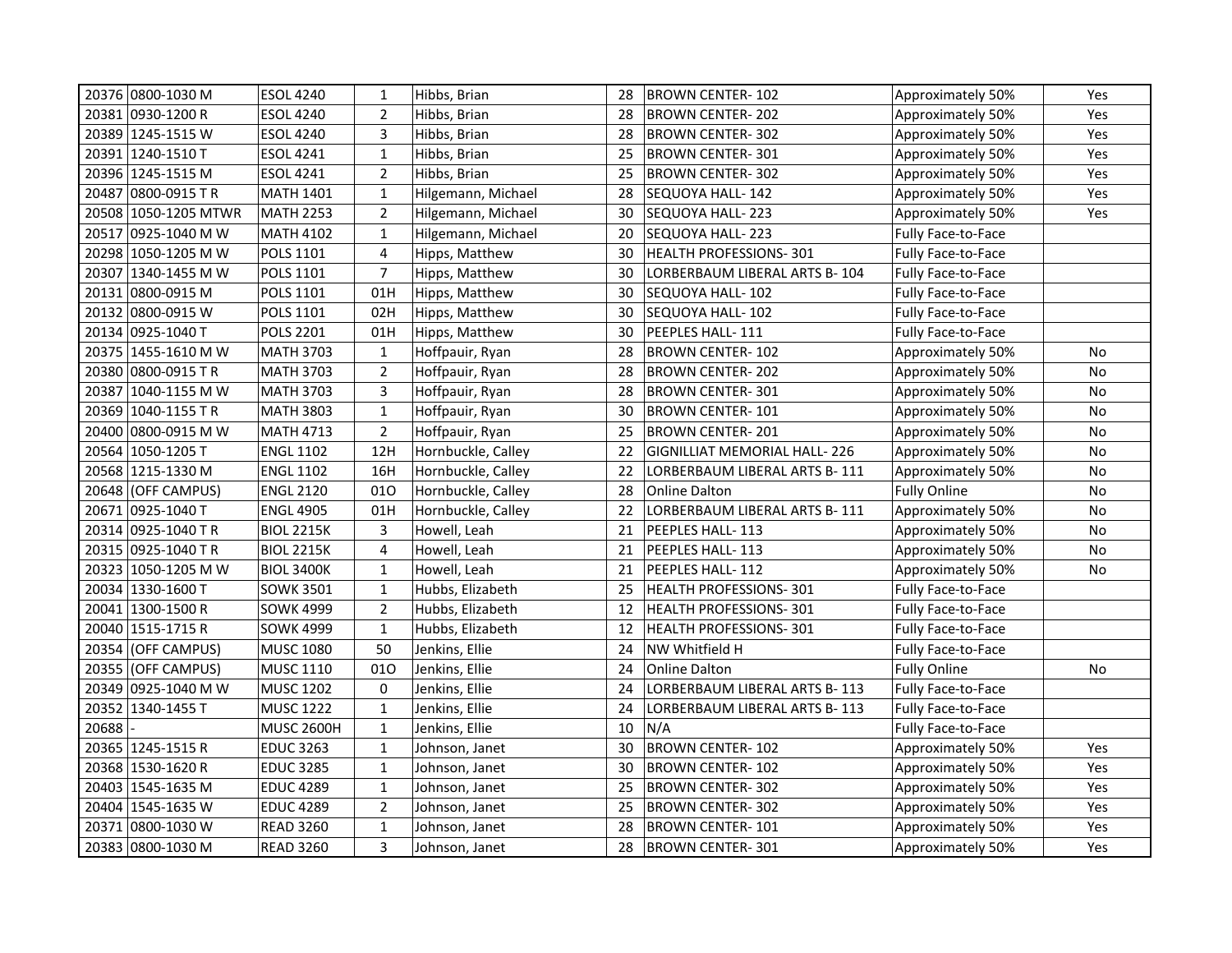| 20436 1505-1620 M W | <b>GEOL 1000</b>  | $\mathbf{1}$   | Johnson, Jean       | 24 | SEQUOYA HALL-223                    | Approximately 50%         | Yes |
|---------------------|-------------------|----------------|---------------------|----|-------------------------------------|---------------------------|-----|
| 20438 1645-1800 T   | <b>GEOL 1121K</b> | 30H            | Johnson, Jean       | 20 | PEEPLES HALL- 112                   | Fully Face-to-Face        |     |
| 20437 1050-1205 M W | <b>GEOL 1121K</b> | $\mathbf{1}$   | Johnson, Jean       | 20 | SEQUOYA HALL- 135                   | Approximately 50%         |     |
| 20439 1050-1205 TR  | <b>GEOL 1122K</b> | $\mathbf 1$    | Johnson, Jean       | 20 | SEQUOYA HALL-135                    | Approximately 50%         | Yes |
| 20049 0925-1040 TR  | <b>CRJU 3200</b>  | $\mathbf 1$    | Johnson, Natalie    | 30 | LORBERBAUM LIBERAL ARTS B-316       | <b>Fully Face-to-Face</b> |     |
| 20051 1505-1620 W   | <b>CRJU 3450</b>  | 01H            | Johnson, Natalie    | 30 | LORBERBAUM LIBERAL ARTS B-111       | Approximately 50%         |     |
| 20070 1810-2050 W   | <b>CRJU 4350</b>  | $\mathbf{1}$   | Johnson, Natalie    | 30 | LORBERBAUM LIBERAL ARTS B-316       | Fully Face-to-Face        |     |
| 20073 1215-1330 TR  | <b>SOCI 1101</b>  | $\overline{2}$ | Johnson, Natalie    | 30 | LORBERBAUM LIBERAL ARTS B- 113      | Fully Face-to-Face        |     |
| 20480 1340-1455 M W | <b>MATH 1113</b>  | 6              | Joseph, Michael     | 28 | SEQUOYA HALL-135                    | Approximately 50%         | No  |
| 20516 1340-1455 TR  | <b>MATH 3301</b>  | $\mathbf{1}$   | Joseph, Michael     | 20 | SEQUOYA HALL- 227                   | Fully Face-to-Face        |     |
| 20518 1050-1205 M W | <b>MATH 4201</b>  | $\mathbf{1}$   | Joseph, Michael     | 20 | <b>GIGNILLIAT MEMORIAL HALL-125</b> | Fully Face-to-Face        |     |
| 20281 1215-1330 M W | <b>BIOL 1108K</b> | 3              | Kay, April          | 24 | SEQUOYA HALL- 102                   | <b>Fully Face-to-Face</b> |     |
| 20282 1215-1330 M W | <b>BIOL 1108K</b> | 4              | Kay, April          | 24 | SEQUOYA HALL- 102                   | Fully Face-to-Face        |     |
| 20322 1215-1330 T   | <b>BIOL 3340K</b> | 01H            | Kay, April          | 21 | PEEPLES HALL- 115                   | Approximately 50%         | No  |
| 20483 (OFF CAMPUS)  | MATH 1113         | 52             | Keelen, Susan       | 0  | NW Whitfield High School            | Fully Face-to-Face        | Yes |
| 20484 (OFF CAMPUS)  | MATH 1113         | 53             | Keelen, Susan       | 0  | NW Whitfield High School            | Fully Face-to-Face        | Yes |
| 20215 1050-1205 TR  | <b>BUSA 3055</b>  | $\mathbf{1}$   | Kim, Dong-Gook      | 34 | LORBERBAUM LIBERAL ARTS B- 307      | Approximately 50%         | Yes |
| 20216 1340-1455 TR  | <b>BUSA 3055</b>  | $\overline{2}$ | Kim, Dong-Gook      | 34 | LORBERBAUM LIBERAL ARTS B-307       | Approximately 50%         | Yes |
| 20224 0925-1040 TR  | <b>BUSA 3532</b>  | $\mathbf{1}$   | Kim, Dong-Gook      | 31 | LORBERBAUM LIBERAL ARTS B-306       | Approximately 50%         | Yes |
| 20239 (OFF CAMPUS)  | <b>LSCM 4503</b>  | 300            | Kim, Dong-Gook      | 35 | Online Dalton                       | <b>Fully Online</b>       | No  |
| 20137 0800-0915 TR  | COMM 1110         | 3              | Kinkead, John       | 24 | LORBERBAUM LIBERAL ARTS B-111       | Fully Face-to-Face        |     |
| 20135 0800-0915 M W | COMM 1110         | $\mathbf{1}$   | Kinkead, John       | 24 | LORBERBAUM LIBERAL ARTS B-237       | <b>Fully Face-to-Face</b> |     |
| 20144 1050-1205 TR  | <b>COMM 3220</b>  | $\mathbf{1}$   | Kinkead, John       | 24 | LORBERBAUM LIBERAL ARTS B-201       | <b>Fully Face-to-Face</b> |     |
| 20140 0925-1040 M   | <b>COMM 4999</b>  | 01H            | Kinkead, John       | 24 | LORBERBAUM LIBERAL ARTS B-237       | <b>Fully Face-to-Face</b> |     |
| 20341 0925-1040 W   | <b>INTS 4999</b>  | 01H            | Kinkead, John       | 24 | LORBERBAUM LIBERAL ARTS B-237       | Fully Face-to-Face        |     |
| 20069 1810-2050 T   | <b>CRJU 4300</b>  | $\mathbf{1}$   | Lance, Allison      | 30 | <b>HEALTH PROFESSIONS-107</b>       |                           |     |
| 20177 0800-1000 R   | LPNS 1009         | 01H            | Larmon, Christina + | 40 | HEALTH PROFESSIONS-107              | <b>Fully Face-to-Face</b> |     |
| 20550 (OFF CAMPUS)  | <b>ENGL 1102</b>  | 030            | Lavender, Steve     | 20 | <b>Online Dalton</b>                |                           |     |
| 20143 0925-1040 TR  | COMM 1110         | 5              | LeHew, Matthew      | 24 | LORBERBAUM LIBERAL ARTS B- 109      | Approximately 50%         |     |
| 20153 1050-1205 TR  | COMM 1110         | 9              | LeHew, Matthew      | 24 | LORBERBAUM LIBERAL ARTS B- 109      | Approximately 50%         |     |
| 20161 1340-1455 T   | COMM 4100         | 01H            | LeHew, Matthew      | 24 | LORBERBAUM LIBERAL ARTS B- 111      | Fully Face-to-Face        |     |
| 20162 1340-1455 R   | <b>COMM 4400</b>  | 01H            | LeHew, Matthew      | 24 | LORBERBAUM LIBERAL ARTS B-111       | Fully Face-to-Face        |     |
| 20247 1215-1330 M W | <b>MARK 3010</b>  | $\mathbf{1}$   | Littlefield, Jon    | 44 | GIGNILLIAT MEMORIAL HALL- 224       | Approximately 50%         | Yes |
| 20248 1645-1800 M W | <b>MARK 3010</b>  | 30             | Littlefield, Jon    | 46 | GIGNILLIAT MEMORIAL HALL- 225       | Approximately 50%         | Yes |
| 20249 1050-1205 M W | <b>MARK 3011</b>  | $\mathbf{1}$   | Littlefield, Jon    | 46 | <b>GIGNILLIAT MEMORIAL HALL-225</b> | Approximately 50%         | Yes |
| 20095 1340-1455 TR  | GEOG 1111         | $\mathbf{1}$   | Loughren, Doyle     | 40 | <b>GIGNILLIAT MEMORIAL HALL-227</b> | Fully Face-to-Face        |     |
| 20450 0925-1040 TR  | <b>SUST 3200</b>  | $\mathbf{1}$   | Loughren, Doyle     | 22 | GIGNILLIAT MEMORIAL HALL-224        | Fully Face-to-Face        |     |
| 20451 0925-1040 M W | <b>SUST 3300</b>  | $\mathbf{1}$   | Loughren, Doyle     | 24 | SEQUOYA HALL- 236                   | Fully Face-to-Face        |     |
| 20452 1340-1455 M W | <b>SUST 4000</b>  | $\mathbf{1}$   | Loughren, Doyle     | 24 | SEQUOYA HALL-142                    | Fully Face-to-Face        |     |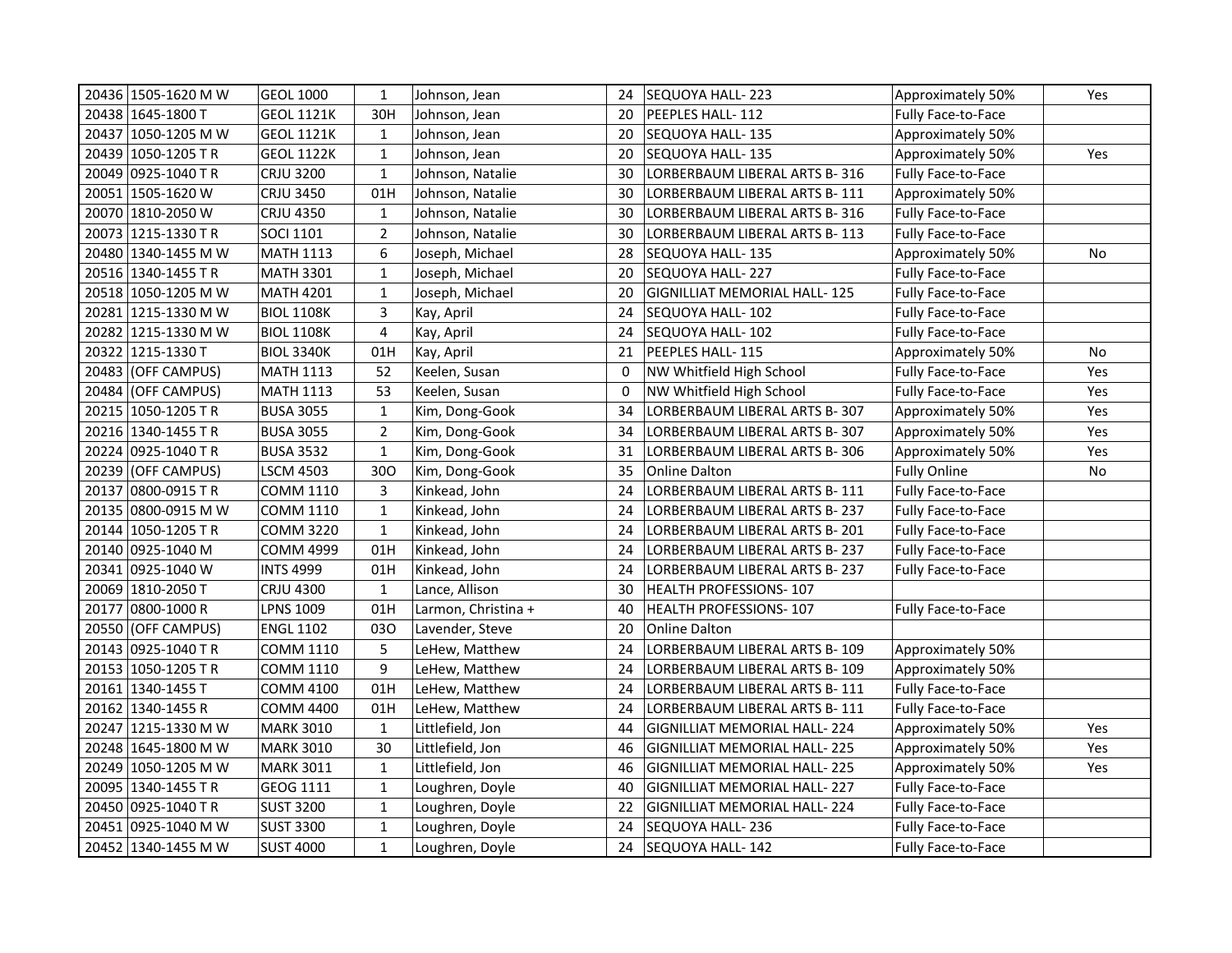|       | 20453 1050-1205 TR    | <b>SUST 4300</b>  | $\mathbf{1}$   | Loughren, Doyle          | 22             | GIGNILLIAT MEMORIAL HALL- 224       | Fully Face-to-Face        |     |
|-------|-----------------------|-------------------|----------------|--------------------------|----------------|-------------------------------------|---------------------------|-----|
|       | 20267 0925-1040 TR    | <b>BIOL 1105K</b> | 3              | Lugthart, John           | 32             | SEQUOYA HALL- 102                   | Approximately 50%         |     |
|       | 20268 0925-1040 TR    | <b>BIOL 1105K</b> | 4              | Lugthart, John           | 32             | SEQUOYA HALL-102                    | Approximately 50%         |     |
|       | 20269 1215-1330 M W   | <b>BIOL 1105K</b> | 5              | Lugthart, John           | 32             | SEQUOYA HALL-236                    | Approximately 50%         |     |
|       | 20317 1340-1530 R     | <b>BIOL 2270</b>  | $\mathbf{1}$   | Lugthart, John           | 24             | PEEPLES HALL-111                    | Fully Face-to-Face        |     |
|       | 20188 1200-1450 M     | <b>NURS 1115</b>  | 01H            | Madaris, Julia +         | 40             | HEALTH PROFESSIONS-107              | Approximately 50%         |     |
|       | 20558 1050-1205 M     | <b>ENGL 1102</b>  | 11H            | Mahoney, Kelley          | 22             | <b>GIGNILLIAT MEMORIAL HALL-224</b> | Approximately 50%         | No  |
|       | 20565 1050-1205 T     | <b>ENGL 1102</b>  | 13H            | Mahoney, Kelley          | 22             | HEALTH PROFESSIONS-107              | Approximately 50%         | No  |
|       | 20689 1505-1620 M     | <b>ENGL 1102</b>  | 26H            | Mahoney, Kelley          | 22             | LORBERBAUM LIBERAL ARTS B-111       | Approximately 50%         | No  |
|       | 20660 1340-1455 M     | <b>ENGL 3005</b>  | 01H            | Mahoney, Kelley          | 24             | LORBERBAUM LIBERAL ARTS B-111       | Approximately 50%         | No  |
|       | 20655   1215-1330 T   | <b>HUMN 1201</b>  | 02H            | Mahoney, Kelley          | 28             | HEALTH PROFESSIONS-107              | Approximately 50%         | No  |
|       | 20099 0800-0915 TR    | <b>HIST 2111</b>  | $\mathbf{1}$   | Manget, Thomas           | 40             | LORBERBAUM LIBERAL ARTS B-104       | Approximately 50%         |     |
|       | 20119 1215-1330 M W   | <b>HIST 2112</b>  | 5              | Manget, Thomas           | 40             | LORBERBAUM LIBERAL ARTS B-102       | Approximately 50%         |     |
|       | 20110 1050-1205 TR    | <b>HIST 2112</b>  | 3              | Manget, Thomas           | 40             | LORBERBAUM LIBERAL ARTS B- 113      | Approximately 50%         |     |
|       | 20115 1050-1205 M W   | <b>HIST 3930</b>  | $\mathbf{1}$   | Manget, Thomas           | 24             | <b>GIGNILLIAT MEMORIAL HALL-124</b> | Approximately 50%         |     |
|       | 20279  1050-1205 M W  | <b>BIOL 1108K</b> | $\mathbf{1}$   | Manis, Christopher       | 24             | SEQUOYA HALL-227                    | Approximately 50%         |     |
|       | 20280   1050-1205 M W | <b>BIOL 1108K</b> | $\overline{2}$ | Manis, Christopher       | 24             | SEQUOYA HALL-227                    | Approximately 50%         |     |
|       | 20335 1215-1330 TR    | <b>BIOL 4900</b>  | $\overline{2}$ | Manis, Christopher +     | 24             | PEEPLES HALL-113                    | Approximately 75%         |     |
|       | 20468 (OFF CAMPUS)    | <b>ITEC 3251</b>  | 010            | Marshall, Jeffrey        | 30             | <b>Online Dalton</b>                | <b>Fully Online</b>       |     |
|       | 20681 1400-1630 M     | <b>ITEC 3500</b>  | $\mathbf{1}$   | Marshall, Jeffrey        | 18             | SEQUOYA HALL-224                    | <b>Fully Face-to-Face</b> |     |
|       | 20240 (OFF CAMPUS)    | <b>LSCM 4701</b>  | 010            | Marshall, Victor         | 46             | Online Dalton                       | <b>Fully Online</b>       | Yes |
|       | 20262 (OFF CAMPUS)    | <b>MNGT 4701</b>  | 300            | Marshall, Victor         | 46             | <b>Online Dalton</b>                | <b>Fully Online</b>       | Yes |
|       | 20263 (OFF CAMPUS)    | <b>MNGT 4701</b>  | 310            | Marshall, Victor         | 36             | Online Dalton                       | <b>Fully Online</b>       | Yes |
|       | 20357 1050-1205 M W   | <b>SPAN 1001</b>  | $\mathbf{1}$   | Mason, Nancy             | 24             | LORBERBAUM LIBERAL ARTS B- 315      | Fully Face-to-Face        |     |
|       | 20358 1050-1205 TR    | <b>SPAN 1002</b>  | $\mathbf{1}$   | Mason, Nancy             | 24             | LORBERBAUM LIBERAL ARTS B- 315      | <b>Fully Face-to-Face</b> |     |
|       | 20359 1340-1455 M W   | <b>SPAN 1002</b>  | $\overline{2}$ | Mason, Nancy             | 24             | LORBERBAUM LIBERAL ARTS B- 315      | Fully Face-to-Face        |     |
|       | 20356 0925-1040 M W   | <b>SPAN 2002</b>  | $\mathbf{1}$   | Mason, Nancy             | 24             | LORBERBAUM LIBERAL ARTS B-315       | <b>Fully Face-to-Face</b> |     |
|       | 20264 (OFF CAMPUS)    | <b>BIOL 1105K</b> | 010            | McKie-Voerste, Annabelle | 25             | Online Dalton                       | <b>Fully Online</b>       | No  |
|       | 20266 (OFF CAMPUS)    | <b>BIOL 1105K</b> | 020            | McKie-Voerste, Annabelle | 25             | <b>Online Dalton</b>                | <b>Fully Online</b>       | No  |
|       | 20275 (OFF CAMPUS)    | <b>BIOL 1107K</b> | 050            | McKie-Voerste, Annabelle | 25             | Online Dalton                       | <b>Fully Online</b>       | No  |
|       | 20491   1050-1205 TR  | <b>PSYC 1101</b>  | $\overline{4}$ | McKie-Voerste, Travis    | 40             | GIGNILLIAT MEMORIAL HALL-146        | <b>Fully Online</b>       | Yes |
|       | 20496 1050-1205 W     | PSYC 1101         | 55H            | McKie-Voerste, Travis    | 32             | GILMER COUNTY CENTER                | <b>Fully Online</b>       | Yes |
|       | 20506 1340-1455 T     | PSYC 1101         | 07H            | McKie-Voerste, Travis    | 40             | <b>HEALTH PROFESSIONS-107</b>       | <b>Fully Online</b>       | Yes |
|       | 20618 0925-1040 TR    | <b>PSYC 4400</b>  | $\mathbf{1}$   | McKie-Voerste, Travis    | 30             | LORBERBAUM LIBERAL ARTS B- 237      | <b>Fully Online</b>       | Yes |
| 20623 |                       | <b>PSYC 4850</b>  | $\overline{2}$ | McKie-Voerste, Travis    | $\overline{2}$ | N/A                                 | <b>Fully Online</b>       |     |
|       | 20285   1810-1925 TR  | <b>BIOL 1108K</b> | 30             | McMahon, Sarah           | 24             | PEEPLES HALL-111                    | Fully Face-to-Face        | No  |
|       | 20128 (OFF CAMPUS)    | <b>HIST 2111</b>  | 010            | Mergel, Sarah            | 25             | <b>Online Dalton</b>                | <b>Fully Online</b>       | No  |
|       | 20120 1215-1330 TR    | <b>HIST 2112</b>  | 6              | Mergel, Sarah            | 40             | <b>BROWN CENTER-205</b>             | Fully Face-to-Face        | No  |
|       | 20118 1215-1330 M W   | <b>HIST 3000</b>  | $\mathbf 1$    | Mergel, Sarah            | 24             | GIGNILLIAT MEMORIAL HALL- 124       | <b>Fully Face-to-Face</b> | Yes |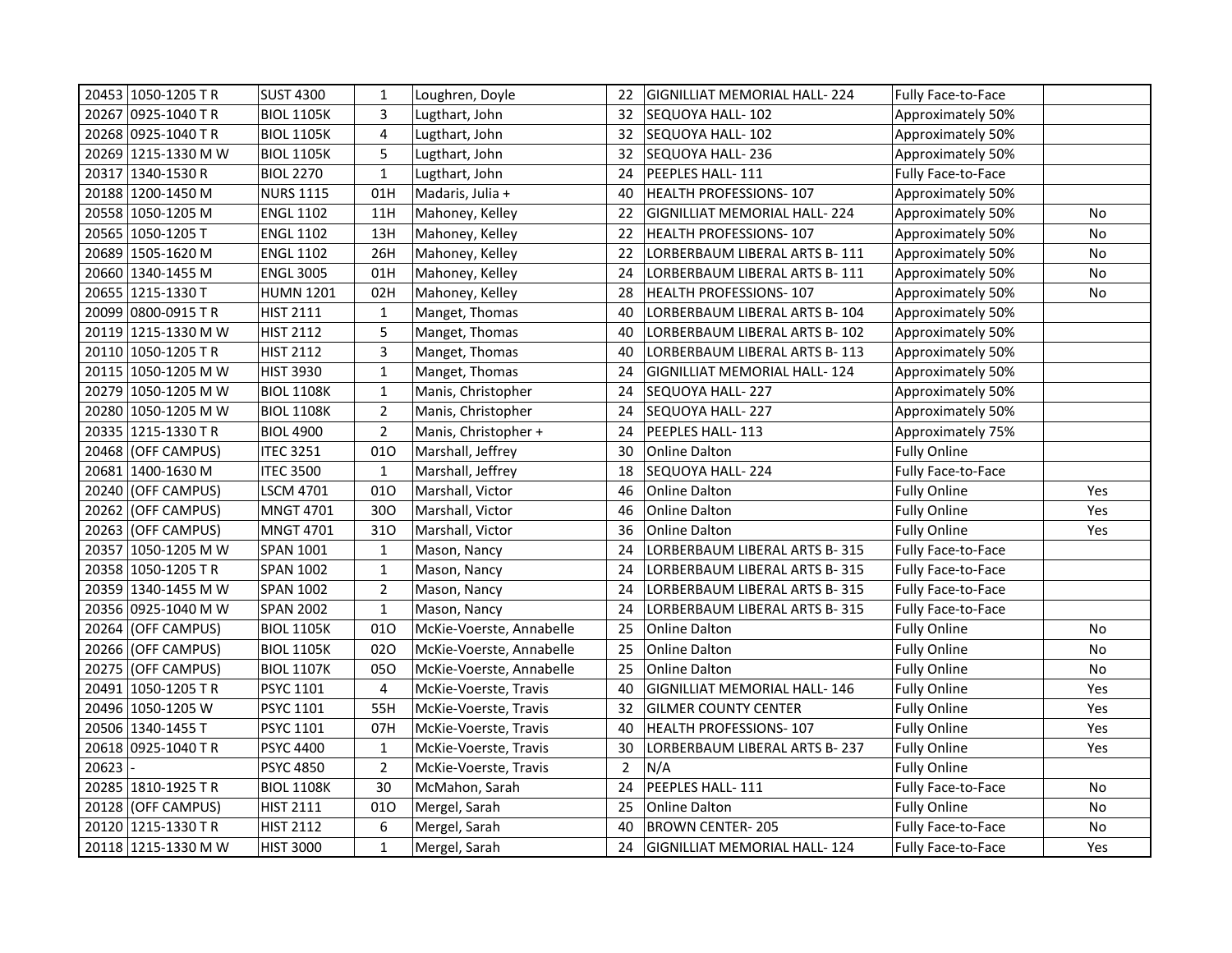| 20106 0925-1040 M W   | HIST 3755         | $\mathbf{1}$   | Mergel, Sarah      | 24 | <b>GIGNILLIAT MEMORIAL HALL-124</b> | Fully Face-to-Face        | No  |
|-----------------------|-------------------|----------------|--------------------|----|-------------------------------------|---------------------------|-----|
| 20295 1050-1205 TR    | <b>BIOL 2212K</b> | 5              | Mesco, Gene        | 21 | PEEPLES HALL- 111                   | <b>Fully Face-to-Face</b> |     |
| 20297 1050-1205 TR    | <b>BIOL 2212K</b> | 6              | Mesco, Gene        | 21 | PEEPLES HALL-111                    | Fully Face-to-Face        |     |
| 20331 1050-1205 M W   | <b>BIOL 4250</b>  | $\mathbf 1$    | Mesco, Gene        | 24 | PEEPLES HALL- 113                   | Fully Face-to-Face        |     |
| 20378 1245-1515 T     | <b>EDUC 3260</b>  | $\overline{2}$ | Mesco, Jacquelyn   | 28 | <b>BROWN CENTER-201</b>             | Approximately 50%         | No  |
| 20382 1530-1620 T     | <b>EDUC 3286</b>  | $\overline{2}$ | Mesco, Jacquelyn   | 28 | BROWN CENTER-201                    | Approximately 50%         | No  |
| 20377 0930-1200 T     | <b>READ 3260</b>  | $\overline{2}$ | Mesco, Jacquelyn   | 28 | <b>BROWN CENTER-201</b>             | Approximately 50%         | No  |
| 20638 1700-1930 T     | <b>READ 3456</b>  | $\mathbf{1}$   | Mesco, Jacquelyn   | 20 | BROWN CENTER-302                    | Approximately 50%         | No  |
| 20392 0800-1030 R     | <b>READ 4260</b>  | $\mathbf{1}$   | Mesco, Jacquelyn   | 25 | <b>BROWN CENTER-201</b>             | Approximately 50%         | No  |
| 20397 0930-1200 M     | <b>READ 4260</b>  | $\overline{2}$ | Mesco, Jacquelyn   | 25 | <b>BROWN CENTER-302</b>             | Approximately 50%         | No  |
| 20292 1215-1330 M W   | <b>BIOL 2212K</b> | 3              | Meyer, Andrew      | 21 | PEEPLES HALL-111                    | Approximately 50%         | Yes |
| 20294 1215-1330 M W   | <b>BIOL 2212K</b> | 4              | Meyer, Andrew      | 21 | PEEPLES HALL- 111                   | Approximately 50%         | Yes |
| 20333 0800-1200 F     | <b>BIOL 4850K</b> | $\mathbf{1}$   | Meyer, Andrew      | 0  | PEEPLES HALL-225                    | <b>Fully Face-to-Face</b> |     |
| 20013 0730-0850 M W   | <b>RADT 1127</b>  | $\mathbf{1}$   | Miller, Holly +    | 18 | <b>HEALTH PROFESSIONS-233</b>       | <b>Fully Face-to-Face</b> |     |
| 20015 0730-1400 M W F | <b>RADT 2256</b>  | $\mathbf{1}$   | Miller, Holly +    | 18 | N/A                                 | Fully Face-to-Face        |     |
| 20173 (OFF CAMPUS)    | <b>COMM 1100</b>  | 010            | Min, Jia           | 24 | Online Dalton                       | <b>Fully Online</b>       | No  |
| 20147 1050-1205 W     | COMM 1110         | 01H            | Min, Jia           | 22 | GIGNILLIAT MEMORIAL HALL- 226       | Approximately 50%         | Yes |
| 20152 1050-1205 TR    | <b>COMM 1110</b>  | 8              | Min, Jia           | 24 | LORBERBAUM LIBERAL ARTS B-237       | Fully Face-to-Face        | No  |
| 20165 340-1455 TR     | COMM 1110         | 14             | Min, Jia           | 24 | LORBERBAUM LIBERAL ARTS B- 237      | Fully Face-to-Face        | No  |
| 20170 (OFF CAMPUS)    | <b>COMM 4110</b>  | 010            | Min, Jia           | 24 | Online Dalton                       | <b>Fully Online</b>       | No  |
| 20276 1215-1330 TR    | <b>BIOL 1107K</b> | 6              | Mohamed, Hussein   | 32 | SEQUOYA HALL- 227                   | Fully Face-to-Face        |     |
| 20288 0925-1040 TR    | <b>BIOL 1203K</b> | $\mathbf{1}$   | Mohamed, Hussein   | 20 | SEQUOYA HALL-141                    | <b>Fully Face-to-Face</b> |     |
| 20326 1215-1330 M W   | <b>BIOL 3510K</b> | $\mathbf{1}$   | Mohamed, Hussein   | 11 | PEEPLES HALL-115                    | Fully Face-to-Face        |     |
| 20014  0730-1500 T R  | <b>RADT 1153</b>  | $\mathbf{1}$   | Moreland, Tara     | 18 | N/A                                 | <b>Fully Face-to-Face</b> |     |
| 20044 0925-1040 M W   | <b>CRJU 1100</b>  | $\mathbf{1}$   | Nava, Angela       | 30 | HEALTH PROFESSIONS-301              | Approximately 50%         | No  |
| 20045 1050-1205 TR    | CRJU 1100         | $\overline{2}$ | Nava, Angela       | 30 | LORBERBAUM LIBERAL ARTS B-104       | Approximately 50%         | No  |
| 20064 (OFF CAMPUS)    | <b>CRJU 3710</b>  | 010            | Nava, Angela       | 30 | Online Dalton                       | <b>Fully Online</b>       | No  |
| 20067 1215-1330 TR    | <b>CRJU 3800</b>  | $\mathbf 1$    | Nava, Angela       | 30 | LORBERBAUM LIBERAL ARTS B-104       | Approximately 50%         | No  |
| 20075 1215-1330 M W   | <b>SOCI 1160</b>  | $\mathbf{1}$   | Nava, Angela       | 40 | <b>BROWN CENTER-205</b>             | Approximately 50%         | No  |
| 20257 0800-0915 M     | <b>MNGT 4253</b>  | 01H            | Nelson, Christie   | 23 | <b>GIGNILLIAT MEMORIAL HALL-225</b> | Approximately 50%         | Yes |
| 20469 0925-1040 M W   | <b>MATH 1101</b>  | 4              | Nimmons, Lee       | 28 | SEQUOYA HALL-142                    | Approximately 50%         | No  |
| 20595 1050-1205 M W   | <b>MSUP 0998</b>  | $\mathbf{1}$   | Nimmons, Lee +     | 30 | N/A                                 | Approximately 50%         | No  |
| 20321 (OFF CAMPUS)    | POLS 2101         | $\mathbf{1}$   | Noll, Leigh        | 30 | Southeast High                      |                           |     |
| 20035 1330-1600 W     | <b>SOWK 3505</b>  | $\mathbf{1}$   | Pack, Jodie        | 25 | HEALTH PROFESSIONS- 305             | Fully Face-to-Face        |     |
| 20042 0925-1155 T     | <b>SOWK 3508</b>  | $\mathbf{1}$   | Pack, Jodie        | 12 | HEALTH PROFESSIONS-305              | Fully Face-to-Face        |     |
| 20038 1300-1500 R     | <b>SOWK 4402</b>  | $\mathbf{1}$   | Pack, Jodie        | 12 | HEALTH PROFESSIONS-311              | Fully Face-to-Face        |     |
| 20039 1515-1715 R     | <b>SOWK 4402</b>  | $\overline{2}$ | Pack, Jodie        | 12 | <b>HEALTH PROFESSIONS-311</b>       | Fully Face-to-Face        |     |
| 20183 0800-1050 M     | <b>NURS 1111</b>  | 10             | Parker, Jamie +    | 40 | HEALTH PROFESSIONS-107              | Approximately 50%         |     |
| 20174 0800-1200 MR    | <b>LPNS 1006</b>  | 01H            | Parker, Jennifer + | 25 | HEALTH PROFESSIONS-261              | Fully Face-to-Face        |     |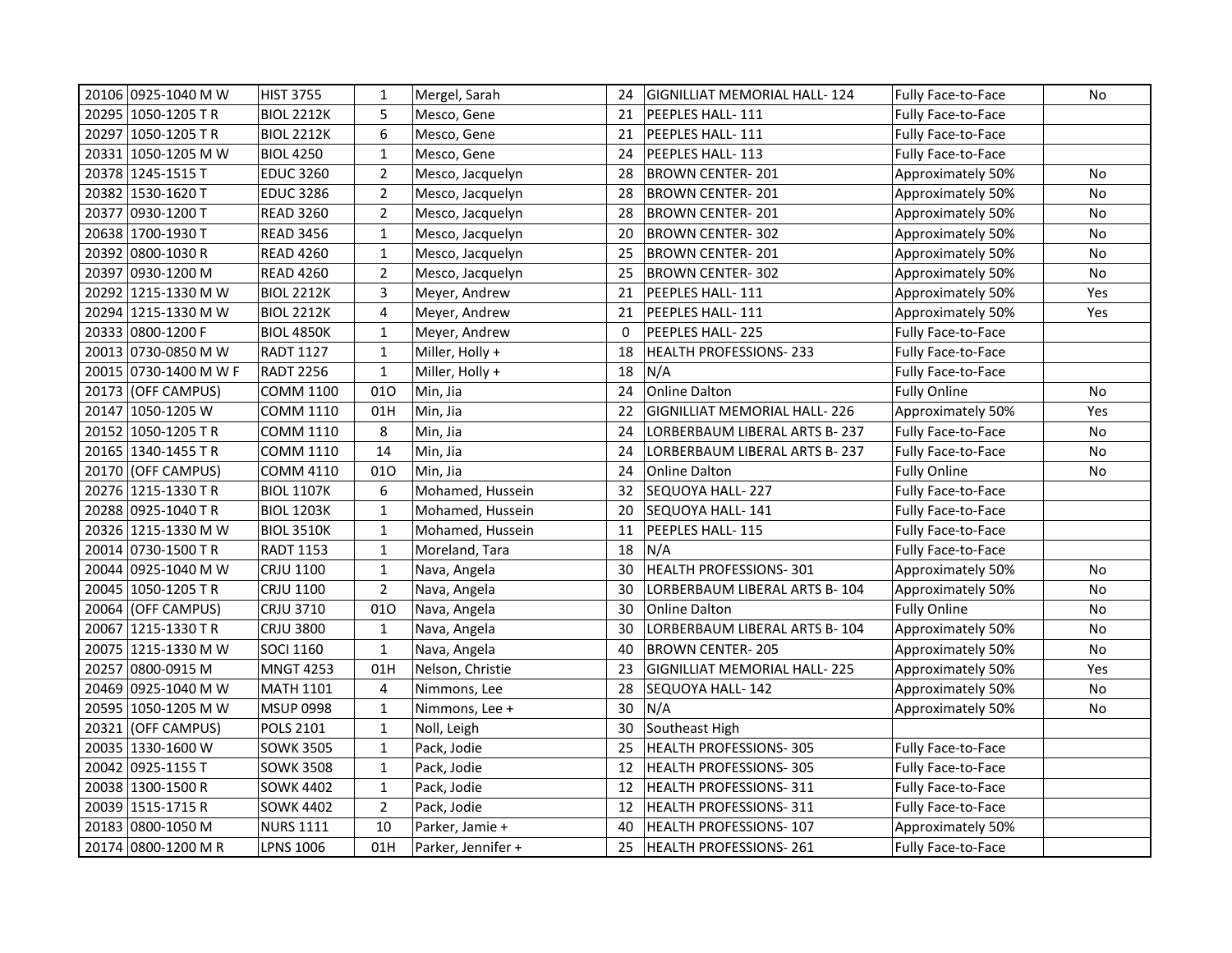|       | 20176 1230-1700 R    | LPNS 1012         | 01H          | Parker, Jennifer +  | 40 | HEALTH PROFESSIONS-107              | Fully Face-to-Face        |           |
|-------|----------------------|-------------------|--------------|---------------------|----|-------------------------------------|---------------------------|-----------|
|       | 20348 0925-1040 M W  | <b>MUSC 1100</b>  | $\mathbf{1}$ | Pasqua, Paula       | 35 | <b>BROWN CENTER-205</b>             | Approximately 50%         | Yes       |
| 20686 |                      | <b>MUSC 2600S</b> | $\mathbf{1}$ | Pasqua, Paula       | 10 | N/A                                 |                           |           |
|       | 20190 0800-1050 R    | <b>NURS 2012</b>  | 01H          | Peden, Lisa +       | 68 | GIGNILLIAT MEMORIAL HALL-123        | Approximately 50%         |           |
|       | 20546 1645-1800 TR   | <b>ENGL 1101</b>  | 31           | Perry, Keith        | 20 | LORBERBAUM LIBERAL ARTS B-102       | Approximately 50%         |           |
|       | 20544 1340-1455 TR   | <b>ENGL 1101</b>  | 11           | Perry, Keith        | 20 | LORBERBAUM LIBERAL ARTS B- 104      | Approximately 50%         |           |
|       | 20561 1215-1330 TWR  | <b>LSUP 1101</b>  | $\mathsf 3$  | Perry, Keith        | 18 | N/A                                 |                           |           |
|       | 20458 1215-1445 T    | <b>CAPS 1270</b>  | $\mathbf{1}$ | Phelps, Todd        | 9  | SEQUOYA HALL-224                    | Fully Face-to-Face        |           |
|       | 20460 1215-1445 R    | <b>CAPS 1276</b>  | $\mathbf{1}$ | Phelps, Todd        | 9  | SEQUOYA HALL-224                    | Fully Face-to-Face        |           |
|       | 20461 1455-1725 T    | CAPS 1390         | $\mathbf{1}$ | Phelps, Todd        | 9  | SEQUOYA HALL-224                    | <b>Fully Face-to-Face</b> |           |
|       | 20462 1215-1445 W    | <b>CAPS 1400</b>  | $\mathbf{1}$ | Phelps, Todd        | 9  | SEQUOYA HALL-224                    | Fully Face-to-Face        |           |
|       | 20006 0925-1200 TR   | RESP 1132         | $\mathbf{1}$ | Pierce, Max         | 17 | <b>HEALTH PROFESSIONS-249</b>       | Fully Face-to-Face        |           |
|       | 20007 0925-1200 TR   | <b>RESP 1133</b>  | $\mathbf{1}$ | Pierce, Max         | 17 | <b>HEALTH PROFESSIONS-249</b>       | Fully Face-to-Face        |           |
|       | 20494 1505-1620 M W  | <b>MATH 1401</b>  | 6            | Poor, J.            | 28 | SEQUOYA HALL-236                    | Approximately 50%         | No        |
|       | 20495 1935-2050 TR   | <b>MATH 1401</b>  | 30           | Poor, J.            | 28 | SEQUOYA HALL-236                    | Approximately 50%         | No        |
|       | 20471 1645-1800 TR   | <b>MATH 1101</b>  | 30           | Poor, J.            | 28 | SEQUOYA HALL-102                    | Approximately 50%         | <b>No</b> |
| 20685 |                      | <b>MUSC 2600P</b> | $\mathbf{1}$ | Pope, Lou Ann       | 10 | N/A                                 | Fully Face-to-Face        |           |
| 20683 |                      | <b>MUSC 2601M</b> | $\mathbf{1}$ | Pope, Lou Ann       | 10 | N/A                                 | Fully Face-to-Face        |           |
|       | 20541 1050-1205 M W  | <b>ENGL 1101</b>  | 8            | Postell, Lydia      | 20 | LORBERBAUM LIBERAL ARTS B-204       | Fully Face-to-Face        |           |
|       | 20652 (OFF CAMPUS)   | <b>ENGL 2131</b>  | 010          | Postell, Lydia      | 28 | Online Dalton                       | <b>Fully Online</b>       |           |
|       | 20668 1645-1800 M    | <b>ENGL 4020</b>  | 01H          | Postell, Lydia      | 22 | GIGNILLIAT MEMORIAL HALL-224        | Fully Face-to-Face        |           |
|       | 20563 1645-1800 M W  | <b>LSUP 1101</b>  | 30           | Postell, Lydia +    | 18 | N/A                                 | Approximately 50%         |           |
|       | 20510 1050-1205 MTWR | <b>MATH 2254</b>  | $\mathbf{1}$ | Postell, Vince      | 28 | SEQUOYA HALL-136                    | Approximately 50%         |           |
|       | 20513 0925-1040 TR   | <b>MATH 2256</b>  | $\mathbf{1}$ | Postell, Vince      | 28 | SEQUOYA HALL-136                    | Approximately 50%         |           |
|       | 20515 1340-1455 M W  | <b>MATH 3101</b>  | $\mathbf{1}$ | Postell, Vince      | 24 | SEQUOYA HALL-227                    | Approximately 50%         |           |
|       | 20054 (OFF CAMPUS)   | <b>HLTH 2500</b>  | 010          | Price, Christy      | 30 | Online Dalton                       | <b>Fully Online</b>       | No        |
|       | 20055 (OFF CAMPUS)   | HLTH 3500         | 010          | Price, Christy      | 30 | <b>Online Dalton</b>                | <b>Fully Online</b>       | No        |
|       | 20066 (OFF CAMPUS)   | HLTH 4001         | 010          | Price, Christy      | 35 | Online Dalton                       | <b>Fully Online</b>       | No        |
| 20056 | (OFF CAMPUS)         | HLTH 4300         | 010          | Price, Christy      | 25 | <b>Online Dalton</b>                | <b>Fully Online</b>       | No        |
|       | 20058 (OFF CAMPUS)   | <b>HLTH 4850</b>  | 010          | Price, Christy      | 30 | <b>Online Dalton</b>                | <b>Fully Online</b>       | No        |
|       | 20528  0800-0915 W   | <b>ENGL 0999</b>  | 01H          | Randall, Jennifer   | 18 | <b>GIGNILLIAT MEMORIAL HALL-227</b> | Approximately 50%         |           |
|       | 20527 0800-0915 TR   | <b>ENGL 1101</b>  | $\mathbf{1}$ | Randall, Jennifer   | 18 | <b>GIGNILLIAT MEMORIAL HALL-103</b> | Fully Face-to-Face        |           |
|       | 20552 (OFF CAMPUS)   | <b>ENGL 1102</b>  | 050          | Randall, Jennifer   | 22 | Online Dalton                       | <b>Fully Online</b>       |           |
|       | 20624 (OFF CAMPUS)   | <b>ENGL 1110</b>  | 010          | Randall, Jennifer   | 25 | Online Dalton                       | <b>Fully Online</b>       |           |
|       | 20559 0800-0915 TWR  | <b>LSUP 1101</b>  | $\mathbf{1}$ | Randall, Jennifer   | 18 | N/A                                 |                           |           |
|       | 20680 (OFF CAMPUS)   | <b>ENGL 1102</b>  | 53           | Reece, Ryan         | 27 | NW Whitfield High School            |                           |           |
|       | 20028 0925-1155 T    | SOWK 2101         | $\mathbf{1}$ | Rice, Tammy         | 15 | HEALTH PROFESSIONS-301              | Fully Face-to-Face        |           |
|       | 20036 0925-1155 R    | <b>SOWK 4202</b>  | $\mathbf{1}$ | Rice, Tammy         | 25 | HEALTH PROFESSIONS-301              | Fully Face-to-Face        |           |
|       | 20185 (OFF CAMPUS)   | <b>NURS 1113</b>  | 700          | Richardson, Deborah | 18 | Online Dalton                       | <b>Fully Online</b>       |           |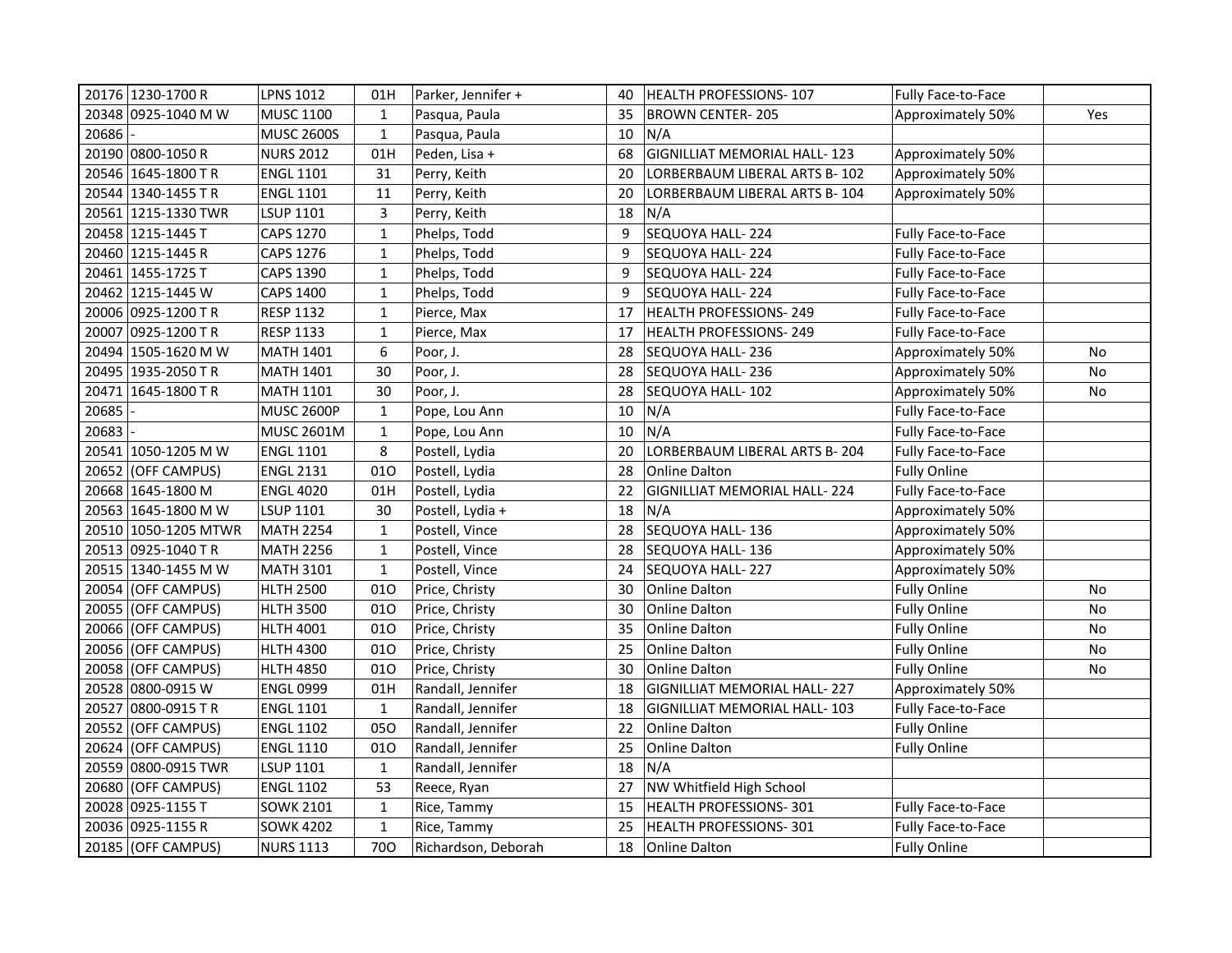|       | 20191 (OFF CAMPUS)   | <b>NURS 2013</b>  | 010            | Richardson, Deborah + | 68 | <b>Online Dalton</b>                | <b>Fully Online</b>       |           |
|-------|----------------------|-------------------|----------------|-----------------------|----|-------------------------------------|---------------------------|-----------|
|       | 20372 1115-1345 M    | <b>EDUC 3260</b>  | $\mathbf{1}$   | Ridley, Andrea        | 28 | <b>BROWN CENTER-102</b>             | <b>Fully Online</b>       | Yes       |
|       | 20367  0800-1030 R   | <b>EDUC 3287</b>  | $\mathbf{1}$   | Ridley, Andrea        | 30 | <b>BROWN CENTER-102</b>             | <b>Fully Online</b>       | Yes       |
|       | 20398  0930-1200 W   | <b>EDUC 4262</b>  | $\overline{2}$ | Ridley, Andrea        | 25 | <b>BROWN CENTER-201</b>             | <b>Fully Online</b>       | Yes       |
|       | 20393 1040-1310 R    | <b>EDUC 4262</b>  | $\mathbf{1}$   | Ridley, Andrea        | 25 | <b>BROWN CENTER-201</b>             | <b>Fully Online</b>       | Yes       |
|       | 20189 (OFF CAMPUS)   | <b>NURS 1116</b>  | 010            | Ridley, Lynda +       | 40 | <b>Online Dalton</b>                | Approximately 50%         |           |
|       | 20374 1355-1445 W    | <b>EDUC 3286</b>  | $\mathbf{1}$   | Robinson, Mellanie    | 28 | <b>BROWN CENTER-101</b>             | Approximately 50%         | Yes       |
|       | 20390 1530-1620 M    | <b>EDUC 3286</b>  | $\overline{3}$ | Robinson, Mellanie    | 28 | <b>BROWN CENTER-301</b>             | Approximately 50%         | Yes       |
|       | 20373 1115-1345 W    | <b>EDUC 4261</b>  | $\mathbf{1}$   | Robinson, Mellanie    | 28 | <b>BROWN CENTER-101</b>             | Approximately 50%         | Yes       |
|       | 20379 1245-1515 R    | <b>EDUC 4261</b>  | $\overline{2}$ | Robinson, Mellanie    | 28 | <b>BROWN CENTER-202</b>             | Approximately 50%         | Yes       |
|       | 20385 1245-1515 M    | <b>EDUC 4261</b>  | 3              | Robinson, Mellanie    | 28 | <b>BROWN CENTER-301</b>             | Approximately 50%         | Yes       |
|       | 20639 1545-1635 R    | <b>EDUC 4953</b>  | $\mathbf{1}$   | Robinson, Mellanie    | 20 | BROWN CENTER-202                    | Approximately 50%         | Yes       |
|       | 20032  0925-1155 R   | <b>SOWK 3202</b>  | $\mathbf{1}$   | Rodriguez, Azucena    | 11 | <b>HEALTH PROFESSIONS-305</b>       | Fully Face-to-Face        |           |
|       | 20037 0925-1155 W    | <b>SOWK 4301</b>  | $\mathbf{1}$   | Rodriguez, Azucena    | 25 | <b>HEALTH PROFESSIONS-305</b>       | <b>Fully Face-to-Face</b> |           |
|       | 20194 1810-1925 TR   | <b>ACCT 2101</b>  | 30             | Ryle, Patrick         | 23 | <b>GIGNILLIAT MEMORIAL HALL-225</b> | Approximately 50%         | Yes       |
|       | 20198 1645-1800 TR   | <b>ACCT 3200</b>  | 30             | Ryle, Patrick         | 46 | <b>GIGNILLIAT MEMORIAL HALL-225</b> | Approximately 50%         | Yes       |
|       | 20202 1935-2050 TR   | <b>ACCT 4400</b>  | 30             | Ryle, Patrick         | 41 | <b>GIGNILLIAT MEMORIAL HALL-225</b> | Approximately 50%         | Yes       |
|       | 20575  1340-1455 M W | <b>ENGL 1102</b>  | 21             | Sample, Jane          | 22 | LORBERBAUM LIBERAL ARTS B-204       | Fully Face-to-Face        |           |
|       | 20625  1505-1620 M W | <b>ENGL 2000</b>  | $\mathbf{1}$   | Sample, Jane          | 28 | LORBERBAUM LIBERAL ARTS B-201       | <b>Fully Face-to-Face</b> |           |
|       | 20628 (OFF CAMPUS)   | <b>ENGL 2201</b>  | 020            | Sample, Jane          | 28 | Online Dalton                       | <b>Fully Online</b>       |           |
|       | 20629 (OFF CAMPUS)   | <b>ENGL 2201</b>  | 030            | Sample, Jane          | 28 | Online Dalton                       | <b>Fully Online</b>       |           |
|       | 20308  1215-1330 T R | <b>BIOL 2213K</b> | 70             | Sanders, Kristen      | 18 | PEEPLES HALL-111                    | Approximately 50%         | Yes       |
|       | 20306 1645-1800 T    | <b>BIOL 2213K</b> | 30H            | Sanders, Kristen      | 21 | PEEPLES HALL-111                    | Approximately 50%         | Yes       |
|       | 20299 1050-1205 M W  | <b>BIOL 2213K</b> | $\mathbf{1}$   | Sanders, Kristen      | 21 | SEQUOYA HALL-236                    | Approximately 50%         | Yes       |
|       | 20300 1050-1205 M W  | <b>BIOL 2213K</b> | $\overline{2}$ | Sanders, Kristen      | 21 | SEQUOYA HALL-236                    | Approximately 50%         | Yes       |
|       | 20256 1810-1925 M    | <b>MNGT 4053</b>  | 30H            | Sasser, Mary Ann      | 46 | <b>GIGNILLIAT MEMORIAL HALL-226</b> | Approximately 50%         | Yes       |
|       | 20420 0925-1040 TR   | <b>CHEM 3212K</b> | $\mathbf{1}$   | Scott, Tricia         | 20 | PEEPLES HALL-114                    | Approximately 50%         | Yes       |
|       | 20421 0925-1040 TR   | <b>CHEM 3212K</b> | $\overline{2}$ | Scott, Tricia         | 20 | PEEPLES HALL- 114                   | Approximately 50%         | Yes       |
|       | 20425 0925-1040 M W  | <b>CHEM 3500</b>  | $\mathbf{1}$   | Scott, Tricia         | 24 | PEEPLES HALL-111                    | <b>Fully Face-to-Face</b> | No        |
| 20047 | 1050-1205 TR         | <b>CRJU 2200</b>  | $\mathbf{1}$   | Semora, Bonnie        | 40 | <b>BROWN CENTER-205</b>             | <b>Fully Online</b>       | <b>No</b> |
|       | 20048 1050-1205 M W  | <b>CRJU 3110</b>  | $\mathbf{1}$   | Semora, Bonnie        | 30 | LORBERBAUM LIBERAL ARTS B-316       | <b>Fully Online</b>       | No        |
|       | 20071 1340-1455 W    | <b>CRJU 4800</b>  | 01H            | Semora, Bonnie        | 30 | SEQUOYA HALL-102                    | <b>Fully Online</b>       | No        |
|       | 20074 (OFF CAMPUS)   | <b>SOCI 1101</b>  | 010            | Semora, Bonnie        | 30 | <b>Online Dalton</b>                | <b>Fully Online</b>       | No        |
|       |                      | <b>ENGL 1102</b>  | 060            | Shadwill, Meredith    | 22 | <b>Online Dalton</b>                | <b>Fully Online</b>       | Yes       |
|       | 20549 (OFF CAMPUS)   | <b>ENGL 1102</b>  | 060            | Shadwill, Meredith    | 22 | <b>Online Dalton</b>                |                           |           |
|       | 20449 0925-1040 M W  | <b>SUST 2000</b>  | $\mathbf{1}$   | Shaffer, Andrew       | 24 | SEQUOYA HALL-102                    | Approximately 75%         | Yes       |
|       | 20232  0925-1040 T R | <b>FINC 3056</b>  | $\mathbf{1}$   | Shank, Corey          | 46 | GIGNILLIAT MEMORIAL HALL- 225       | Approximately 50%         | Yes       |
|       | 20234 1050-1205 TR   | <b>FINC 4201</b>  | $\mathbf{1}$   | Shank, Corey          | 22 | <b>GIGNILLIAT MEMORIAL HALL-102</b> | Approximately 50%         | Yes       |
|       | 20235 0800-0915 TR   | <b>FINC 4301</b>  | $\mathbf{1}$   | Shank, Corey          | 22 | GIGNILLIAT MEMORIAL HALL-102        | Approximately 50%         | Yes       |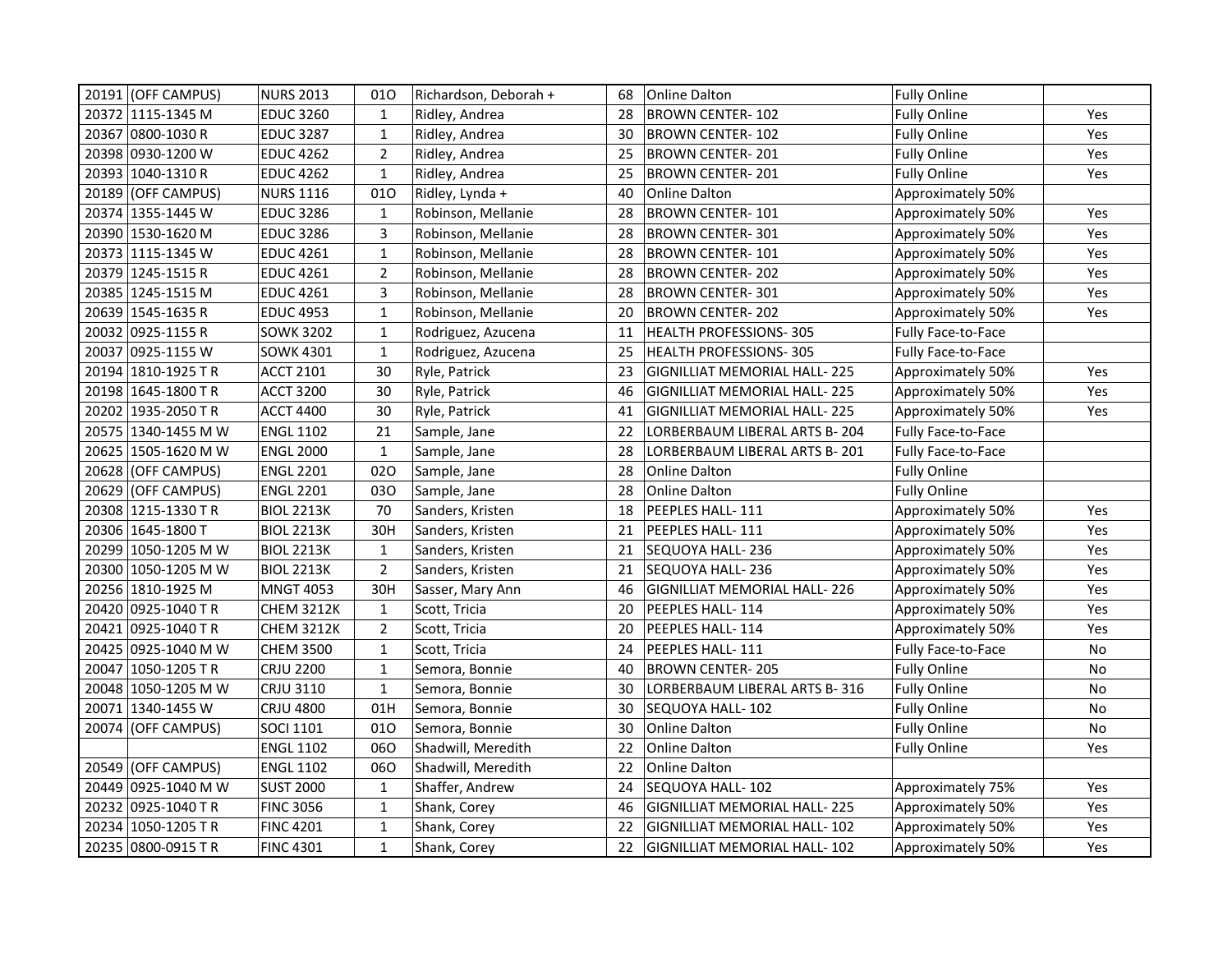|       | 20408 1050-1205 M W  | <b>CHEM 1211K</b> | 1              | Shim, John           | 20          | PEEPLES HALL-114                    | Approximately 50%         | Yes |
|-------|----------------------|-------------------|----------------|----------------------|-------------|-------------------------------------|---------------------------|-----|
|       | 20409 1050-1205 M W  | <b>CHEM 1211K</b> | $\overline{2}$ | Shim, John           | 20          | PEEPLES HALL- 114                   | Approximately 50%         | Yes |
|       | 20415 0800-0915 TR   | <b>CHEM 1212K</b> | 3              | Shim, John           | 20          | PEEPLES HALL-114                    | Fully Face-to-Face        | Yes |
|       | 20428 1340-1455 TR   | <b>CHEM 4900</b>  | $\mathbf 1$    | Shim, John           | 20          | PEEPLES HALL-114                    | Fully Face-to-Face        | Yes |
| 20676 |                      | <b>ENGL 1102</b>  | 560            | Shope, Sarah         | 25          | <b>GILMER COUNTY CENTER</b>         |                           |     |
|       | 20606 1505-1620 TR   | <b>ENGL 1102</b>  | 29             | Sins, Lorena         | 22          | LORBERBAUM LIBERAL ARTS B-201       | Fully Face-to-Face        |     |
|       | 20644 1645-1800 TR   | <b>ENGL 2112</b>  | 30             | Sins, Lorena         | 28          | LORBERBAUM LIBERAL ARTS B-201       | Approximately 75%         |     |
|       | 20642 (OFF CAMPUS)   | <b>ENGL 2112</b>  | 010            | Sins, Lorena         | 28          | Online Dalton                       | <b>Fully Online</b>       | No  |
|       | 20670  (OFF CAMPUS)  | <b>ENGL 4900</b>  | 010            | Sins, Lorena         | 25          | Online Dalton                       | <b>Fully Online</b>       | No  |
|       | 20632 0925-1040 R    | <b>EDUC 2110</b>  | 01H            | Smith, Gregory       | 30          | <b>BROWN CENTER-302</b>             | Approximately 50%         | No  |
|       | 20364 0800-1030 T    | <b>EDUC 3101</b>  | $\mathbf{1}$   | Smith, Gregory       | 30          | <b>BROWN CENTER-101</b>             | Approximately 50%         | No  |
|       | 20406 1340-1520 R    | <b>EDUC 3273</b>  | $\mathbf{1}$   | Smith, Gregory       | 25          | BROWN CENTER-301                    | Approximately 50%         | No  |
|       | 20641 1700-1930 R    | <b>SPED 4777</b>  | $\mathbf{1}$   | Smith, Gregory       | 30          | <b>BROWN CENTER-301</b>             | <b>Fully Online</b>       |     |
|       | 20433 1215-1330 M W  | <b>ENGR 3302K</b> | $\mathbf{1}$   | Smith, Kelson        | 14          | SEQUOYA HALL- 144                   | <b>Fully Online</b>       |     |
|       | 20472 1050-1205 TR   | <b>MATH 1111</b>  | 3              | Smith, Kelson        | 28          | SEQUOYA HALL-227                    | Approximately 50%         | Yes |
|       | 20602 0925-1040 M W  | <b>MSUP 0999</b>  | $\overline{2}$ | Smith, Kelson        | 30          | N/A                                 | Approximately 50%         | Yes |
|       | 20384 0800-1030 W    | <b>EDUC 3260</b>  | 3              | Smith, Sharlonne     | 28          | <b>BROWN CENTER-302</b>             | Approximately 50%         |     |
|       | 20399 1245-1515 W    | <b>EDUC 4250</b>  | $\overline{2}$ | Smith, Sharlonne     | 25          | BROWN CENTER-201                    | Approximately 50%         |     |
|       | 20394 0915-1145 T    | <b>EDUC 4250</b>  | $\mathbf{1}$   | Smith, Sharlonne     | 25          | BROWN CENTER-301                    | Approximately 50%         |     |
|       | 20401 1530-1620 W    | <b>EDUC 4284</b>  | $\overline{2}$ | Smith, Sharlonne     | 0           | BROWN CENTER-201                    | Approximately 50%         |     |
|       | 20395 0815-0905 T    | <b>EDUC 4284</b>  | $\mathbf{1}$   | Smith, Sharlonne     | 25          | BROWN CENTER-301                    | Approximately 50%         |     |
|       | 20405 1340-1610 T    | <b>EDUC 4901</b>  | $\mathbf{1}$   | Smith, Sharlonne     | 25          | <b>BROWN CENTER-302</b>             | Approximately 50%         |     |
|       | 20204 1215-1330 TR   | <b>BUSA 2106</b>  | $\overline{2}$ | Smith, Stephen       | 112         | GIGNILLIAT MEMORIAL HALL-146        | Approximately 50%         | Yes |
|       | 20261 1340-1455 TR   | <b>MNGT 4605</b>  | $\mathbf{1}$   | Smith, Stephen       | 41          | GIGNILLIAT MEMORIAL HALL- 224       | Approximately 50%         | Yes |
|       | 20334 0925-1040 TR   | <b>BIOL 4900</b>  | $\mathbf{1}$   | Smitherman, Marina   | 20          | PEEPLES HALL-115                    | Fully Face-to-Face        |     |
|       | 20129 1215-1330 M W  | <b>PHIL 1103</b>  | $\mathbf{1}$   | Snyder, Jacob        | 30          | <b>HEALTH PROFESSIONS-303</b>       | Fully Face-to-Face        |     |
|       | 20130 1340-1455 M W  | <b>PHIL 2010</b>  | $\mathbf 2$    | Snyder, Jacob        | 30          | <b>HEALTH PROFESSIONS-303</b>       | Fully Face-to-Face        |     |
|       | 20313 1505-1620 TR   | POLS 1101         | 9              | Snyder, Jacob        | 30          | LORBERBAUM LIBERAL ARTS B-111       | Fully Face-to-Face        |     |
|       | 20305 1215-1330 TR   | POLS 1101         | 0              | Snyder, Jacob        | 30          | LORBERBAUM LIBERAL ARTS B- 316      | <b>Fully Face-to-Face</b> |     |
|       | 20481 (OFF CAMPUS)   | <b>MATH 1113</b>  | 50             | Spradlin, Dinna      | $\mathbf 0$ | Dalton High School                  |                           |     |
|       | 20477 0925-1040 TR   | <b>MATH 1113</b>  | 3              | Ssebaggala, Lawrence | 28          | SEQUOYA HALL-144                    | Approximately 50%         | Yes |
|       | 20497  1000-1115 M W | <b>MATH 2008</b>  | $\mathbf{1}$   | Ssebaggala, Lawrence | 28          | GIGNILLIAT MEMORIAL HALL-101B       | Approximately 50%         | Yes |
|       | 20498 1050-1205 TR   | <b>MATH 2008</b>  | $\overline{2}$ | Ssebaggala, Lawrence | 28          | SEQUOYA HALL-144                    | Approximately 50%         | Yes |
|       | 20509 1340-1455 MTWR | <b>MATH 2253</b>  | $\mathsf 3$    | Ssebaggala, Lawrence | 28          | SEQUOYA HALL- 136                   | <b>Fully Face-to-Face</b> |     |
|       | 20205 1810-1925 M W  | <b>BUSA 2106</b>  | 30             | Staff, TBA           | 112         | <b>GIGNILLIAT MEMORIAL HALL-146</b> | Approximately 50%         | Yes |
|       | 20214 (OFF CAMPUS)   | <b>BUSA 2850</b>  | 310            | Staff, TBA           | 35          | Online Dalton                       | <b>Fully Online</b>       |     |
|       | 20217 0800-0915 TR   | <b>BUSA 3060</b>  | $\mathbf{1}$   | Staff, TBA           | 112         | GIGNILLIAT MEMORIAL HALL-146        | Approximately 50%         | Yes |
|       | 20673 1810-1925 M W  | <b>ENGL 1102</b>  | 32             | Staff, TBA           | 22          | SEQUOYA HALL-236                    |                           |     |
|       | 20678 (OFF CAMPUS)   | <b>ENGL 1102</b>  | 51             | Staff, TBA           | 27          | Southeast High School               |                           |     |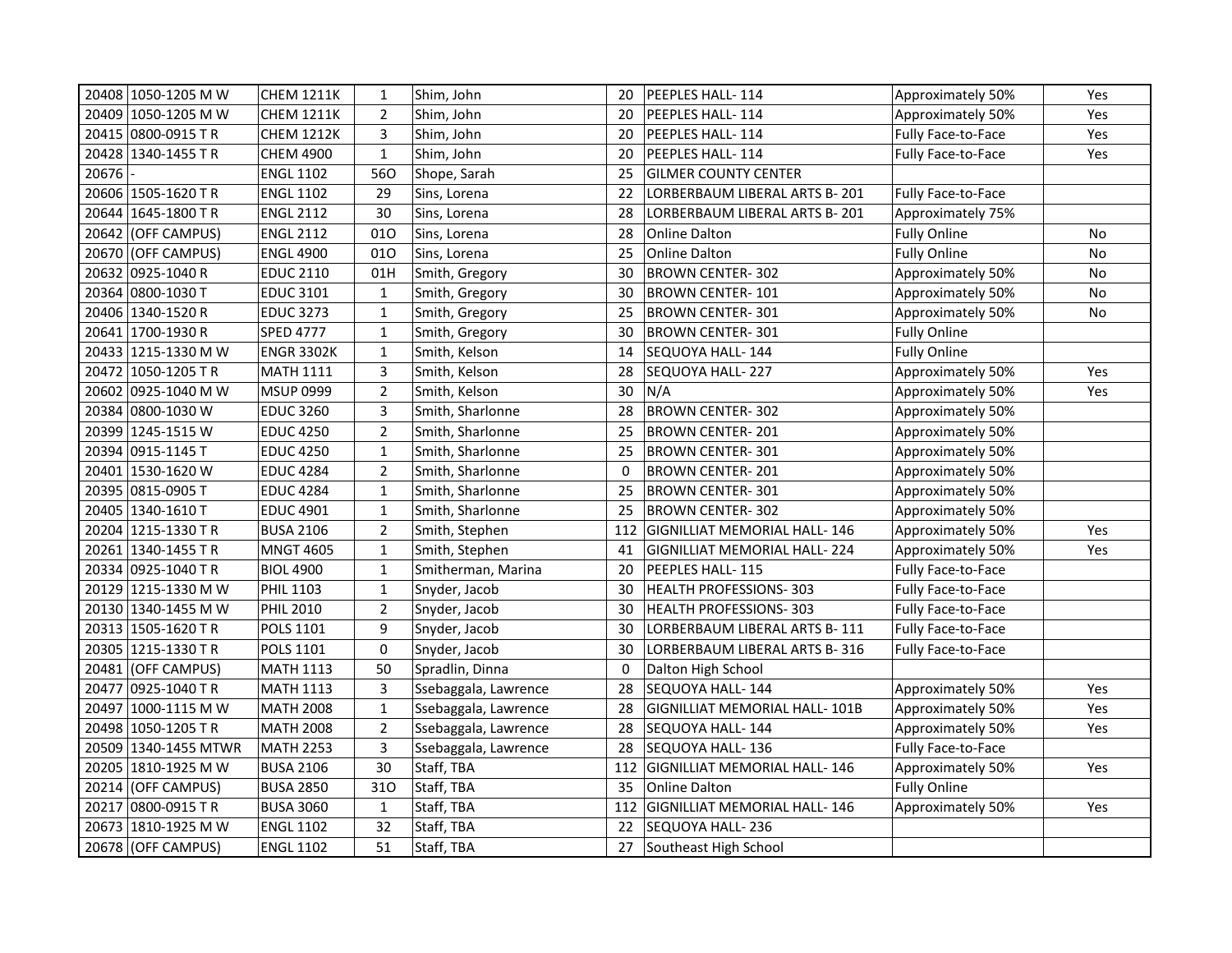| 20505 1935-2050 M W   | MATH 2181         | 30             | Staff, TBA        | 28  | SEQUOYA HALL-102                    |                           |           |
|-----------------------|-------------------|----------------|-------------------|-----|-------------------------------------|---------------------------|-----------|
| 20600   1935-2050 TR  | <b>MSUP 0998</b>  | 30             | Staff, TBA        | 15  | N/A                                 | Approximately 50%         |           |
| 20603 1810-1925 M W   | <b>MSUP 0999</b>  | 30             | Staff, TBA        | 15  | N/A                                 | Approximately 50%         | <b>No</b> |
| 20023 1515-1630 R     | <b>MLTS 1101</b>  | $\mathbf{1}$   | Stalling, Tyra    | 0   | <b>HEALTH PROFESSIONS-231</b>       | Approximately 25%         |           |
| 20026 off campus      | <b>MLTS 1102</b>  | $\mathbf{1}$   | Stalling, Tyra    | 17  | N/A                                 | Approximately 25%         |           |
| 20022 1300-1500 TR    | <b>MLTS 1103</b>  | $\mathbf{1}$   | Stalling, Tyra    | 17  | HEALTH PROFESSIONS-232              | Fully Face-to-Face        |           |
| 20020 0900-1015 TR    | <b>MLTS 1118</b>  | $\mathbf{1}$   | Stalling, Tyra    | 17  | <b>HEALTH PROFESSIONS-231</b>       | Approximately 25%         |           |
| 20025 off campus      | <b>MLTS 2290</b>  | $\mathbf{1}$   | Stalling, Tyra    | 17  | N/A                                 | <b>Fully Face-to-Face</b> |           |
| 20117 1050-1205 TR    | <b>HIST 1112</b>  | $\mathbf{1}$   | Stanley, Jeffery  | 40  | GIGNILLIAT MEMORIAL HALL-227        | Approximately 50%         | Yes       |
| 20121 1215-1330 M W   | <b>HIST 2111</b>  | 5              | Stanley, Jeffery  | 40  | LORBERBAUM LIBERAL ARTS B-104       | Approximately 50%         | Yes       |
| 20108 0925-1040 M W   | <b>HIST 2111</b>  | 70             | Stanley, Jeffery  | 18  | LORBERBAUM LIBERAL ARTS B-316       | <b>Fully Face-to-Face</b> |           |
| 20100 0925-1040 TR    | <b>HIST 3560</b>  | $\mathbf{1}$   | Stanley, Jeffery  | 24  | GIGNILLIAT MEMORIAL HALL- 135       | <b>Fully Face-to-Face</b> |           |
| 20537 (OFF CAMPUS)    | <b>ENGL 1101</b>  | 030            | Tanner, Beth      | 20  | Online Dalton                       | <b>Fully Online</b>       | Yes       |
| 20607 (OFF CAMPUS)    | <b>ENGL 1102</b>  | 300            | Taylor, Leslie    | 22  | <b>Online Dalton</b>                | <b>Fully Online</b>       | Yes       |
| 20663 (OFF CAMPUS)    | <b>ENGL 3040</b>  | 010            | Taylor, Leslie    | 25  | <b>Online Dalton</b>                | <b>Fully Online</b>       | Yes       |
| 20562 (OFF CAMPUS)    | LSUP 1101         | 040            | Taylor, Leslie    | 18  | <b>Online Dalton</b>                | <b>Fully Online</b>       | Yes       |
| 20125   1810-1925 M W | <b>HIST 2112</b>  | 30             | Taylor, Stephen   | 40  | LORBERBAUM LIBERAL ARTS B- 104      | <b>Fully Face-to-Face</b> |           |
| 20207 1050-1205 M W   | <b>BUSA 2201</b>  | $\mathbf{1}$   | Terry, Elizabeth  | 31  | LORBERBAUM LIBERAL ARTS B- 306      | Approximately 50%         | Yes       |
| 20208 1215-1330 M W   | <b>BUSA 2201</b>  | $\overline{2}$ | Terry, Elizabeth  | 34  | LORBERBAUM LIBERAL ARTS B-307       | Approximately 50%         | Yes       |
| 20485 1050-1205 TR    | <b>MATH 1113</b>  | 55             | Thompson, Michael | 28  | GILMER COUNTY CENTER                | Fully Face-to-Face        |           |
| 20604 0800-0915 TR    | <b>MSUP 0999</b>  | 55             | Thompson, Michael | 15  | GILMER COUNTY CENTER                | Fully Face-to-Face        |           |
| 20672 1645-1800 TR    | <b>ENGL 1102</b>  | 31             | Thompson, Robert  | 22  | GIGNILLIAT MEMORIAL HALL- 224       |                           |           |
| 20149 1050-1205 TR    | <b>COMM 1110</b>  | $\overline{7}$ | Tomasello, Tami   | 24  | LORBERBAUM LIBERAL ARTS B-101       | <b>Fully Face-to-Face</b> |           |
| 20146 1050-1205 W     | COMM 2000         | 01H            | Tomasello, Tami   | 22  | <b>GIGNILLIAT MEMORIAL HALL-224</b> | Approximately 50%         | No        |
| 20169 (OFF CAMPUS)    | COMM 2000         | 010            | Tomasello, Tami   | 24  | Online Dalton                       | <b>Fully Online</b>       | No        |
| 20141 0925-1040 TR    | COMM 3310         | $\mathbf{1}$   | Tomasello, Tami   | 24  | LORBERBAUM LIBERAL ARTS B- 101      | Fully Face-to-Face        |           |
| 20151 0925-1040 TR    | COMM 1110         | 70             | Tucker, Barbara   | 18  | LORBERBAUM LIBERAL ARTS B- 113      | <b>Fully Face-to-Face</b> |           |
| 20145 1050-1205 M W   | COMM 2110         | $\mathbf{1}$   | Tucker, Barbara   | 24  | LORBERBAUM LIBERAL ARTS B-101       | Fully Face-to-Face        |           |
| 20171 (OFF CAMPUS)    | <b>COMM 3301</b>  | 010            | Tucker, Barbara   | 24  | Online Dalton                       | <b>Fully Online</b>       |           |
| 20423 0800-0915 M W   | <b>CHEM 3312K</b> | $\mathbf{1}$   | Turner, Dean      | 15  | PEEPLES HALL- 113                   | Fully Face-to-Face        |           |
| 20543 1215-1330 TR    | <b>ENGL 1101</b>  | 10H            | Vallowe, Megan    | 20  | LORBERBAUM LIBERAL ARTS B- 102      | Approximately 50%         | No        |
| 20542 1215-1330 M W   | <b>ENGL 1101</b>  | 09H            | Vallowe, Megan    | 20  | LORBERBAUM LIBERAL ARTS B-204       | Approximately 50%         | No        |
| 20626 0925-1040 TR    | <b>ENGL 2000</b>  | 70H            | Vallowe, Megan    | 18  | LORBERBAUM LIBERAL ARTS B-102       | Approximately 50%         | No        |
| 20665 1505-1620 TR    | <b>ENGL 3340</b>  | $\mathbf{1}$   | Vallowe, Megan    | 23  | <b>GIGNILLIAT MEMORIAL HALL-225</b> | Fully Face-to-Face        | No        |
| 20259 1215-1330 M W   | <b>MNGT 4501</b>  | $\mathbf{1}$   | Ward, Allen       | 41  | <b>GIGNILLIAT MEMORIAL HALL-226</b> | Approximately 50%         |           |
| 20259  1215-1330 M W  | <b>MNGT 4501</b>  | $\mathbf{1}$   | Ward, Allen       | 41  | GIGNILLIAT MEMORIAL HALL- 226       |                           |           |
| 20213 1810-1925 M W   | <b>BUSA 2850</b>  | 30             | Watkins, Caleb    | 31  | LORBERBAUM LIBERAL ARTS B- 306      | Approximately 50%         | No        |
| 20228 1340-1455 M W   | <b>ECON 2106</b>  | $\mathbf{1}$   | Watkins, Caleb    | 112 | GIGNILLIAT MEMORIAL HALL- 146       | Approximately 50%         | No        |
| 20229 1645-1800 M W   | <b>ECON 2106</b>  | 30             | Watkins, Caleb    |     | 112 GIGNILLIAT MEMORIAL HALL-146    | Approximately 50%         | No        |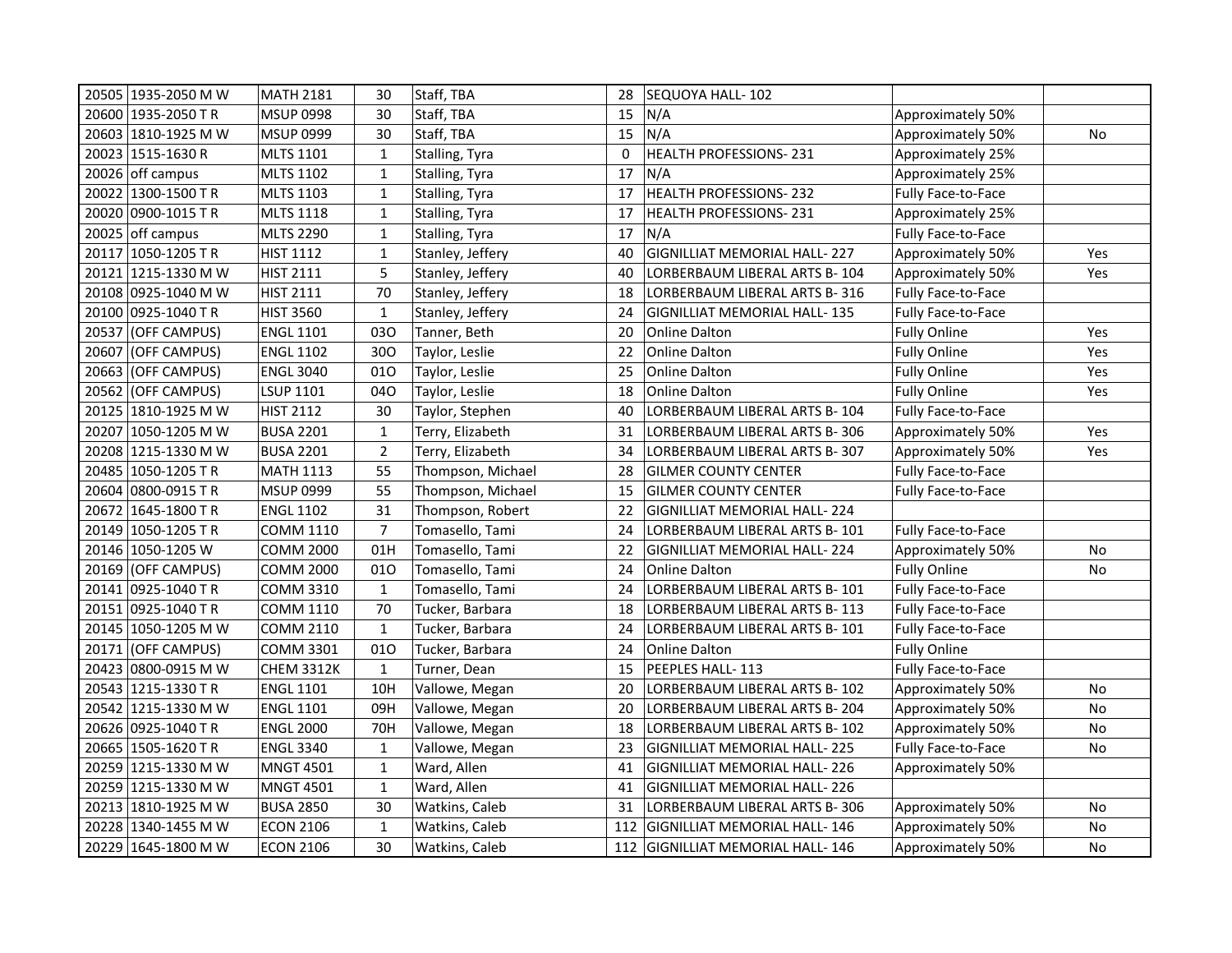| 20004 0630-1500 M W   | <b>RESP 1121</b>  | 1              | Watkins, Stephanie |     | 17 $N/A$                            | Fully Face-to-Face        |           |
|-----------------------|-------------------|----------------|--------------------|-----|-------------------------------------|---------------------------|-----------|
| 20008 1010-1200 T     | <b>RESP 2130</b>  | $\mathbf{1}$   | Watkins, Stephanie | 17  | HEALTH PROFESSIONS-261              | <b>Fully Face-to-Face</b> |           |
| 20005 0630-1830       | <b>RESP 2220</b>  | $\mathbf{1}$   | Watkins, Stephanie | 17  | N/A                                 | Fully Face-to-Face        |           |
| 20111 1050-1140 M W   | <b>HIST 1051</b>  | $\mathbf{1}$   | Weitz, Seth        | 30  | LORBERBAUM LIBERAL ARTS B-301       | Approximately 50%         | No        |
| 20112 1050-1140 M W   | <b>HIST 1051</b>  | $\overline{2}$ | Weitz, Seth        | 30  | LORBERBAUM LIBERAL ARTS B-301       | Approximately 50%         | No        |
| 20123 1340-1455 M W   | <b>HIST 2111</b>  | 6              | Weitz, Seth        | 40  | <b>GIGNILLIAT MEMORIAL HALL-224</b> | Approximately 50%         | No        |
| 20114 1050-1205 TR    | <b>HIST 2111</b>  | $\overline{4}$ | Weitz, Seth        | 40  | LORBERBAUM LIBERAL ARTS B- 102      | Approximately 50%         | No        |
| 20124 1340-1455 TR    | <b>HIST 2111</b>  | $\overline{7}$ | Weitz, Seth        | 40  | SEQUOYA HALL- 236                   | Approximately 50%         | No        |
| 20101 0925-1040 TR    | <b>HIST 3835</b>  | $\mathbf{1}$   | Weitz, Seth        | 25  | GIGNILLIAT MEMORIAL HALL-101B       | Approximately 50%         | No        |
| 20003 (OFF CAMPUS)    | ALHT 1130         | 030            | West, Susan        | 30  | Online Dalton                       | <b>Fully Online</b>       | Yes       |
| 20017 0900-1020 M W   | <b>RADT 1143</b>  | $\mathbf{1}$   | West, Susan        | 18  | HEALTH PROFESSIONS-233              | Fully Face-to-Face        |           |
| 20016 0830-1050 TR    | <b>RADT 2106</b>  | $\mathbf{1}$   | West, Susan        | 18  | HEALTH PROFESSIONS-233              | <b>Fully Face-to-Face</b> |           |
| 20018 1100-1150 TR    | <b>RADT 2246</b>  | $\mathbf{1}$   | West, Susan        | 18  | <b>HEALTH PROFESSIONS-233</b>       | Fully Face-to-Face        |           |
| 20218 (OFF CAMPUS)    | <b>BUSA 3070</b>  | 010            | Williams, David    | 112 | <b>Online Dalton</b>                | <b>Fully Online</b>       | No        |
| 20251 (OFF CAMPUS)    | <b>MARK 4433</b>  | 010            | Williams, David    | 23  | <b>Online Dalton</b>                | <b>Fully Online</b>       | No        |
| 20253 (OFF CAMPUS)    | <b>MARK 4701</b>  | 300            | Williams, David    | 22  | Online Dalton                       | <b>Fully Online</b>       | No        |
| 20182<br>(OFF CAMPUS) | <b>NURS 4200</b>  | 010            | Williams, Lee Ann  | 25  | <b>Online Dalton</b>                | <b>Fully Online</b>       |           |
| 20362 1340-1455 M W   | <b>ARTS 1100</b>  | $\mathbf{1}$   | Wilson, Bradley    | 35  | LORBERBAUM LIBERAL ARTS B-102       |                           |           |
| 20079 0800-0915 TR    | <b>PSYC 1101</b>  | $\overline{2}$ | Wingfield, Se'Lena | 40  | LORBERBAUM LIBERAL ARTS B-113       | Approximately 50%         | Yes       |
| 20609 0800-0915 M W   | PSYC 2101         | $\mathbf{1}$   | Wingfield, Se'Lena | 40  | LORBERBAUM LIBERAL ARTS B-111       | Approximately 50%         | Yes       |
| 20414 0925-1040 M W   | <b>CHEM 1212K</b> | $\overline{2}$ | Wozny, Christopher | 20  | PEEPLES HALL- 113                   |                           |           |
| 20424 1340-1455 TR    | <b>CHEM 3412K</b> | $\mathbf{1}$   | Wozny, Christopher | 20  | PEEPLES HALL-113                    | Fully Face-to-Face        |           |
| 20442 1125-1315 M W   | <b>ISCI 2002</b>  | $\mathbf 1$    | Wozny, Christopher | 24  | PEEPLES HALL-311                    | Approximately 50%         | No        |
| 20443 1505-1655 TR    | <b>ISCI 2002</b>  | $\overline{2}$ | Wozny, Christopher | 24  | PEEPLES HALL-311                    | Approximately 50%         | No        |
| 20050 (OFF CAMPUS)    | <b>CRJU 3250</b>  | 010            | Wright, James      | 30  | Online Dalton                       | <b>Fully Online</b>       | No        |
| 20068                 | <b>CRJU 4000</b>  | $\mathbf{1}$   | Wright, James      | 15  | IN/A                                |                           |           |
| 20072 0800-0915 M W   | <b>SOCI 1101</b>  | $\mathbf{1}$   | Wright, James      | 30  | LORBERBAUM LIBERAL ARTS B-104       | <b>Fully Face-to-Face</b> |           |
| 20158 1215-1330 TR    | COMM 1110         | 12             | Yambor, Marjorie   | 24  | LORBERBAUM LIBERAL ARTS B-204       | Fully Face-to-Face        |           |
| 20164   1340-1455 TR  | <b>COMM 1110</b>  | 13             | Yambor, Marjorie   | 24  | LORBERBAUM LIBERAL ARTS B-204       | Fully Face-to-Face        |           |
| 20160 1340-1455 M W   | <b>COMM 3001</b>  | $\mathbf{1}$   | Yambor, Marjorie   | 24  | LORBERBAUM LIBERAL ARTS B-301       | Fully Face-to-Face        |           |
| 20172 (OFF CAMPUS)    | <b>COMM 4000</b>  | 010            | Yambor, Marjorie   | 24  | Online Dalton                       | <b>Fully Online</b>       |           |
| 20155 1215-1330 M W   | <b>COMM 4180</b>  | $\mathbf 1$    | Yambor, Marjorie   | 24  | LORBERBAUM LIBERAL ARTS B-301       | <b>Fully Face-to-Face</b> |           |
| 20209 0925-1040 TR    | <b>BUSA 2201</b>  | $\mathsf{3}$   | Yan, Jie           | 34  | LORBERBAUM LIBERAL ARTS B-307       | Approximately 50%         | Yes       |
| 20241 1050-1205 TR    | <b>MGIS 3351</b>  | $\mathbf{1}$   | Yan, Jie           | 31  | LORBERBAUM LIBERAL ARTS B- 306      | Approximately 50%         | Yes       |
| 20242 (OFF CAMPUS)    | <b>MGIS 3351</b>  | 300            | Yan, Jie           | 34  | <b>Online Dalton</b>                | <b>Fully Online</b>       | <b>No</b> |
| 20219  0925-1040 M W  | <b>BUSA 3301</b>  | $\mathbf{1}$   | Young, Cortnee     | 30  | <b>GIGNILLIAT MEMORIAL HALL-224</b> | Approximately 50%         | Yes       |
| 20220 1050-1205 M W   | <b>BUSA 3301</b>  | $\overline{2}$ | Young, Cortnee     | 30  | <b>GIGNILLIAT MEMORIAL HALL-227</b> | Approximately 50%         | Yes       |
| 20221 (OFF CAMPUS)    | <b>BUSA 3301</b>  | 300            | Young, Cortnee     | 30  | Online Dalton                       | <b>Fully Online</b>       | No        |
| 20250 1215-1330 M W   | <b>MARK 3233</b>  | $\mathbf{1}$   | Young, Cortnee     | 40  | <b>GIGNILLIAT MEMORIAL HALL-227</b> | Approximately 50%         | Yes       |